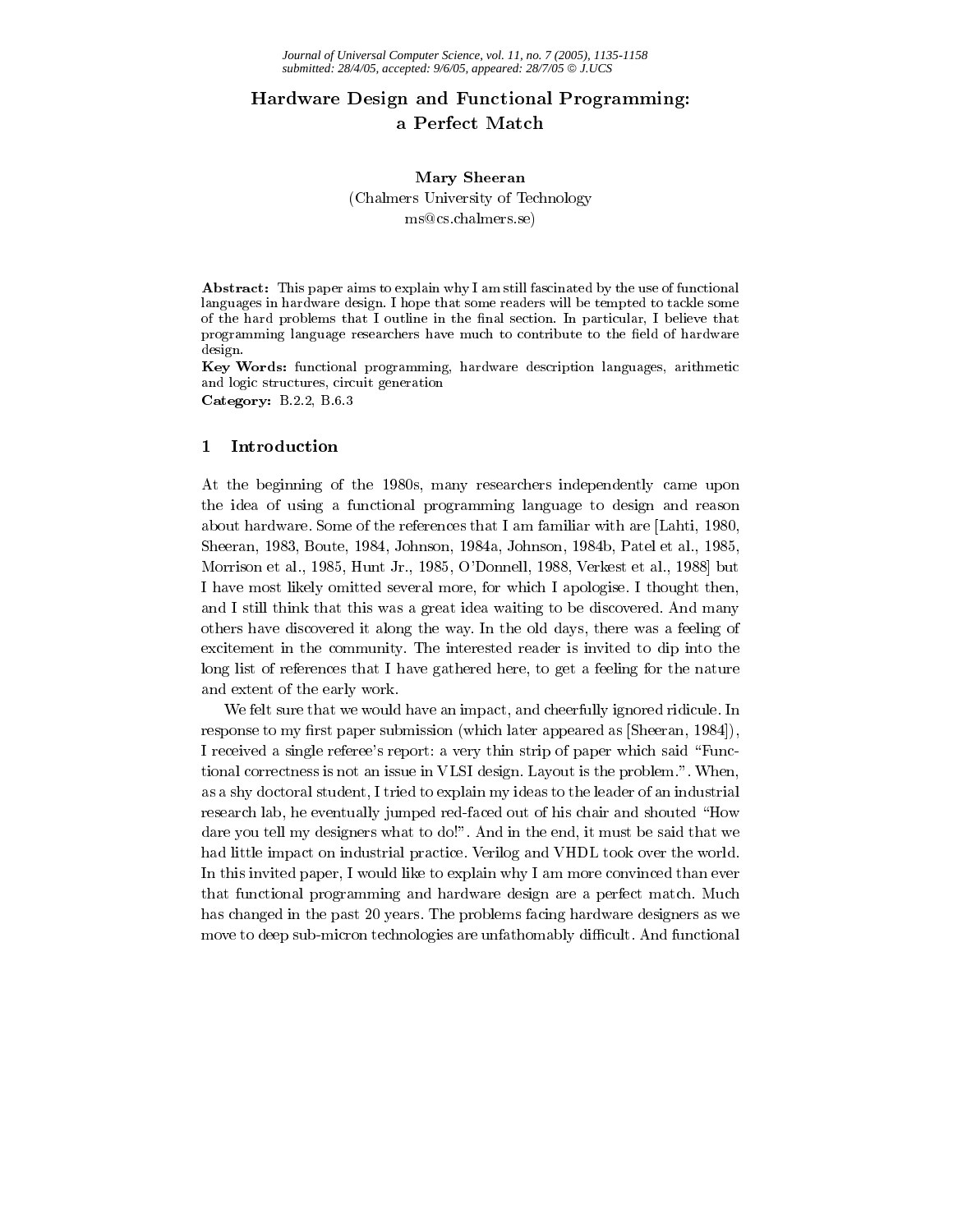programming languages, and our ideas about how to use them, have changed out of all recognition. My thesis is that our original idea was a good one. We were just a bit early!

### 1.1  $\mu$ FP

My own route into this topic was via Backus' Turing Award paper [Backus, 1978]. I developed a variant of FP that operated on streams, and in which the combining forms had geometric as well as behavioural meaning. The following is the very first example that I published [Sheeran, 1984]:

```
Ta1(0) = [1]Tal(n) = \alpha TA \circ zip \circ [apndl \circ [0], Tal(n-1) \circ mst],
                               [n,n,...n],apndr \circ [Tal(n-1) \circ mst, 0] ]
  where mst = reverse \circ tl \circ reverse
           TA = 2 \rightarrow 3:1
```
It is the tally circuit from the classic text book [Mead and Conway, 1980]. see Figure 1. It should take *n* inputs and produce  $n + 1$  outputs. If exactly *j* of the inputs are low (or zero), then the first (or leftmost)  $j$  outputs should also be low, followed by a single 1, and then  $n - j$  low outputs (one for each high input). The component TA is a multiplexer (or mux) whose middle input is the address bit. It outputs its third input if that address bit is high, and its first input if it is low. The operator  $\circ$  is function composition. apndl and apndr stand for append left and append right respectively, and they add an element to a sequence, either on the left or on the right. tl returns all but the first element of a non-empty sequence, and thus mst returns all but the last element of such a sequence.

The definition of the tally circuit is recursive. The base case is a circuit that outputs a single high output. For  $n$  inputs, the circuit constructs the two possible  $n+1$ -bit outputs, one beginning with low and one ending with it, and then selects between them using the  $n^{th}$  input (here called n) as the address bit for each of the muxes. My description contains two recursive calls of the smaller tally with  $n-1$  inputs, and this now strikes me as strange. However, the combinator-oriented style did not permit the naming of intermediate values or wires. I also showed the transistor diagram of the original circuit, and with the innocence and arrogance of youth wrote "It is clear that we have described the circuit exactly."

It should be remembered that  $\mu$ FP was developed before the idea of computer hardware description languages (CHDLs) had become widespread. Neither VHDL nor Verilog existed at this time, though both were about to come into existence. Many groups had long been experimenting with the design of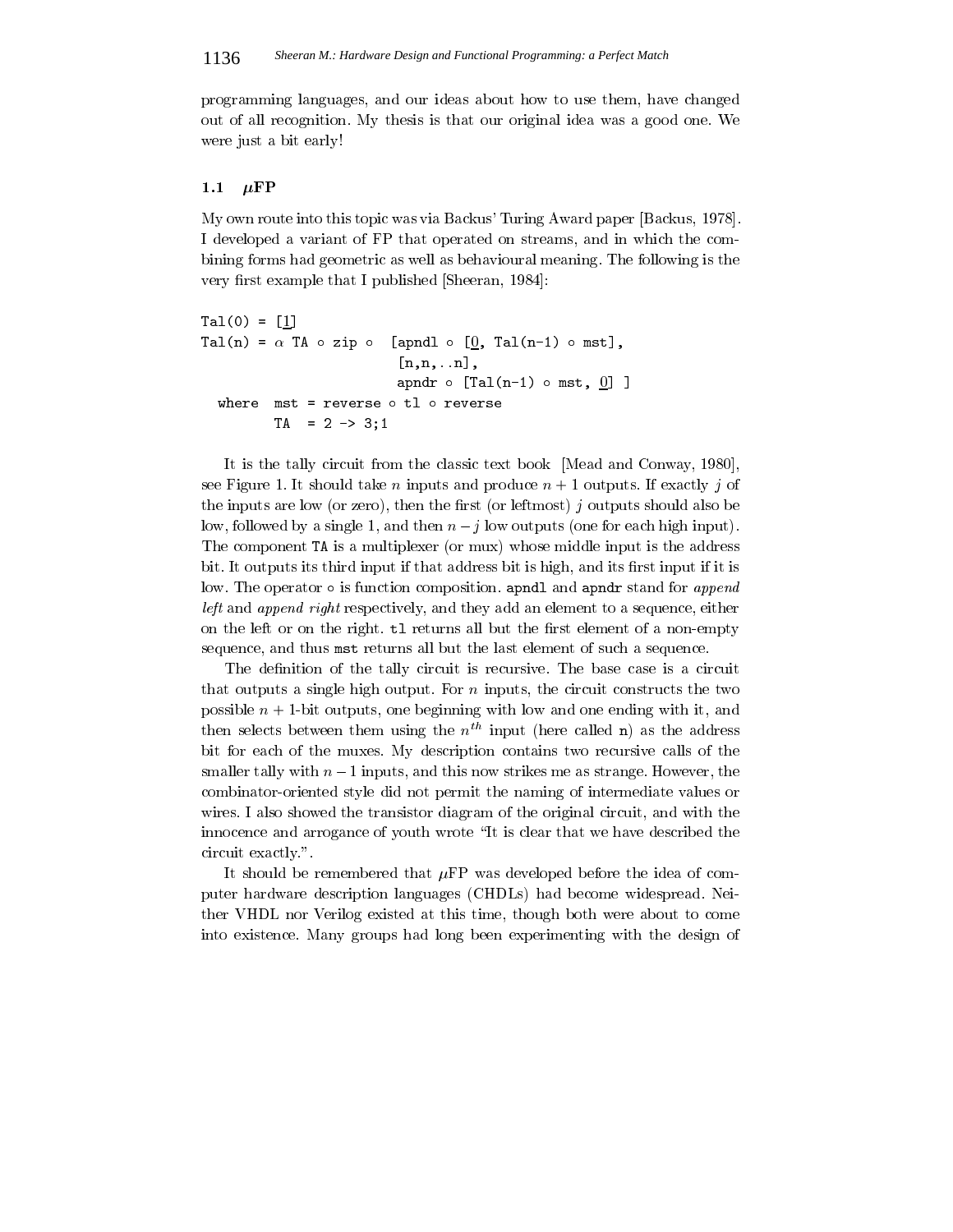

Figure 1: The Mead and Conway tally circuit, Tal(n), showing the recursive call of  $Tal(n-1)$ .

CHDLs (see [Chu et al., 1992, Borrione et al., 1992] for a fascinating retrospective from 1992). Even in industry, there was a great willingness to experiment. A team at Plessey, Caswell (in the UK), investigated the use of  $\mu$ FP in the design of regular architectures, as part of a large Alvey Project (ARCH013). Their first experiences were encouraging, as shown by the following quotes from their paper about a case study, the design of a video picture motion estimator [Bhandal et al., 1990]:

Using muFP, the array processing element was described in just one line of code and the complete array required four lines of muFP description. muFP enabled the effects of adding or moving data latches within the array to be assessed quickly. Since the results were in symbolic form it was clear where and when data within the results was input into the array making it simple to examine the data-flow within the array and change it as desired. This was found to be a very useful way to learn about the data dependencies within the array.

### $\left[\ldots\right]$

From the experience gained on this design, the most important consideration when designing array processors is to ensure that the processor input/output requirements can be met easily and without sacrificing array performance. The most difficult part of the design task is not the design of the computation units but the design of the data paths and associated storage devices. It is essential to have the right design tools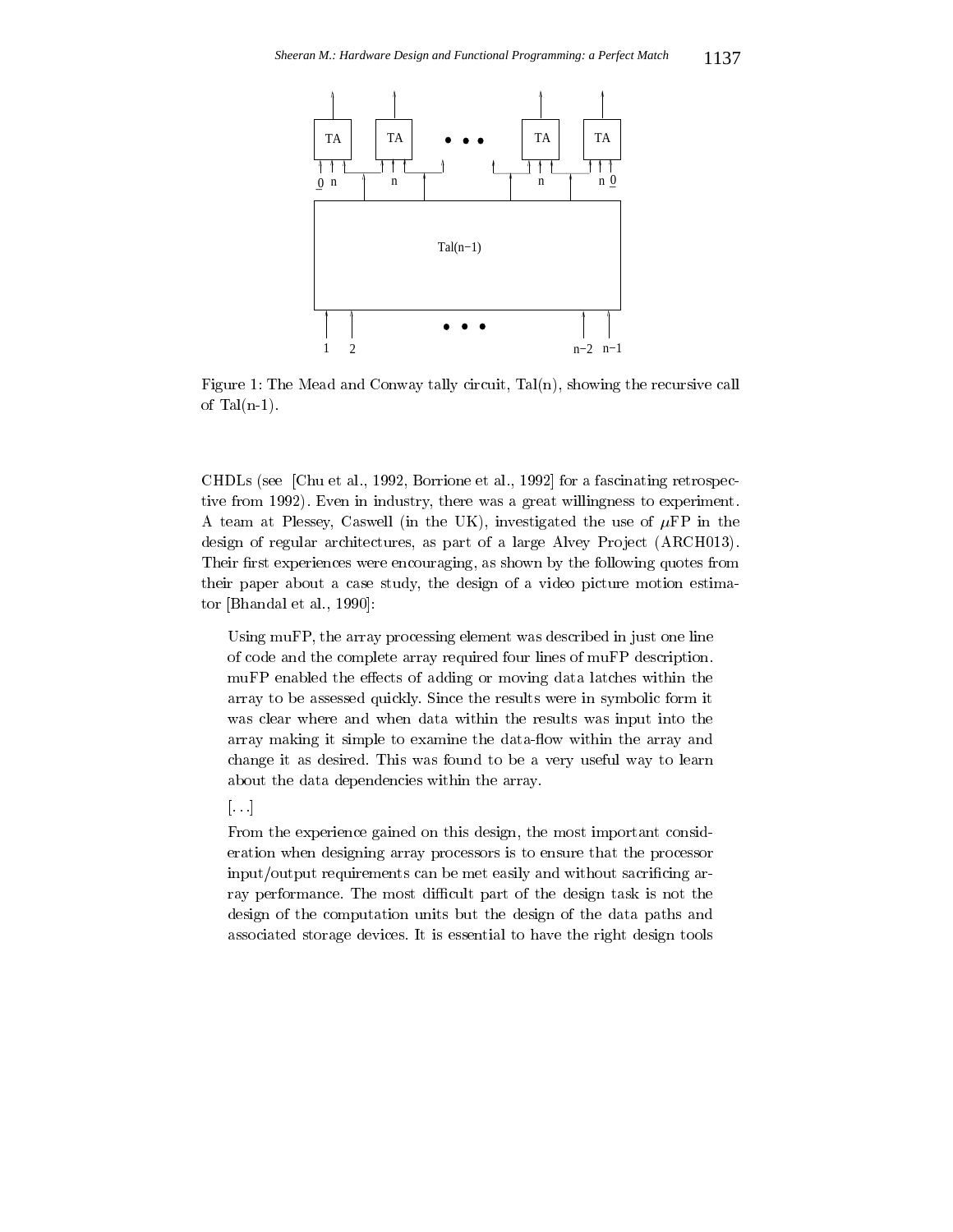to aid and improve the design process. Early use of tools to explore the flow of data within and around the array and to understand the data requirements of the array is important. muFP has been shown to be useful for this purpose.

It is interesting to note that  $\mu$ FP was used in the (important) design exploration stage and that the use of symbolic and multi-level simulation was much appreciated. Later, Ella [Morrison et al., 1985] and Plessey's own cell-based design system were used for the implementation. It was Geraint Jones and Wayne Luk who worked closely with the Plessey team, and our views from that time on the tools needed for regular array design are presented in reference [Luk et al., 1990]. Unfortunately, at just the wrong moment, another of the partners in the project bought the relevant part of Plessey and closed down the design team  $-$  a major setback for the research. However, my colleagues and I remained interested in the design of regular architectures, having been much stimulated by contact with real designers with special competence in this area. We moved on to experiment with a relational language that again captured common connection patterns as combinators or higher order functions Luk and Jones, 1988, Sheeran, 1988, Jones and Sheeran, 1990. My work at this time seemed to be of considerable interest to academics, but it generated no interest whatsoever from industry. Eventually, my response to this was to work with Satnam Singh, initially, and later Koen Claessen, on the development of a more practical design and verification system for FPGAs, Lava.

### Lava: embedding a simple hardware description language in  $1.2$ Haskell

In Lava, in which a  $\mu$ FP- or Lustre-like language is embedded in the functional programming language Haskell [Bjesse et al., 1998, Claessen et al., 2001], the definition of the tally is

```
tal :: [Signal Bool] -> [Signal Bool]
tal []= [high]
tal (a:as) = bswhere
   bs = \max(a, (\text{low:cs, cs++}[\text{low}]))cs = tal as
```
It takes a list of bits as input, and produces a list of bits as output. Now, there is only one call to the smaller tally circuit. Also, we now use pattern matching to give a standard-looking recursive definition over lists. The function mux is the built-in polymorphic multiplexer, which in this case selects between two input lists. However, all is not quite as it seems. This is not a circuit description, but a circuit *generator*. What actually happens when we want to (say) generate a net-list is that we run the circuit description with symbolic inputs (of fixed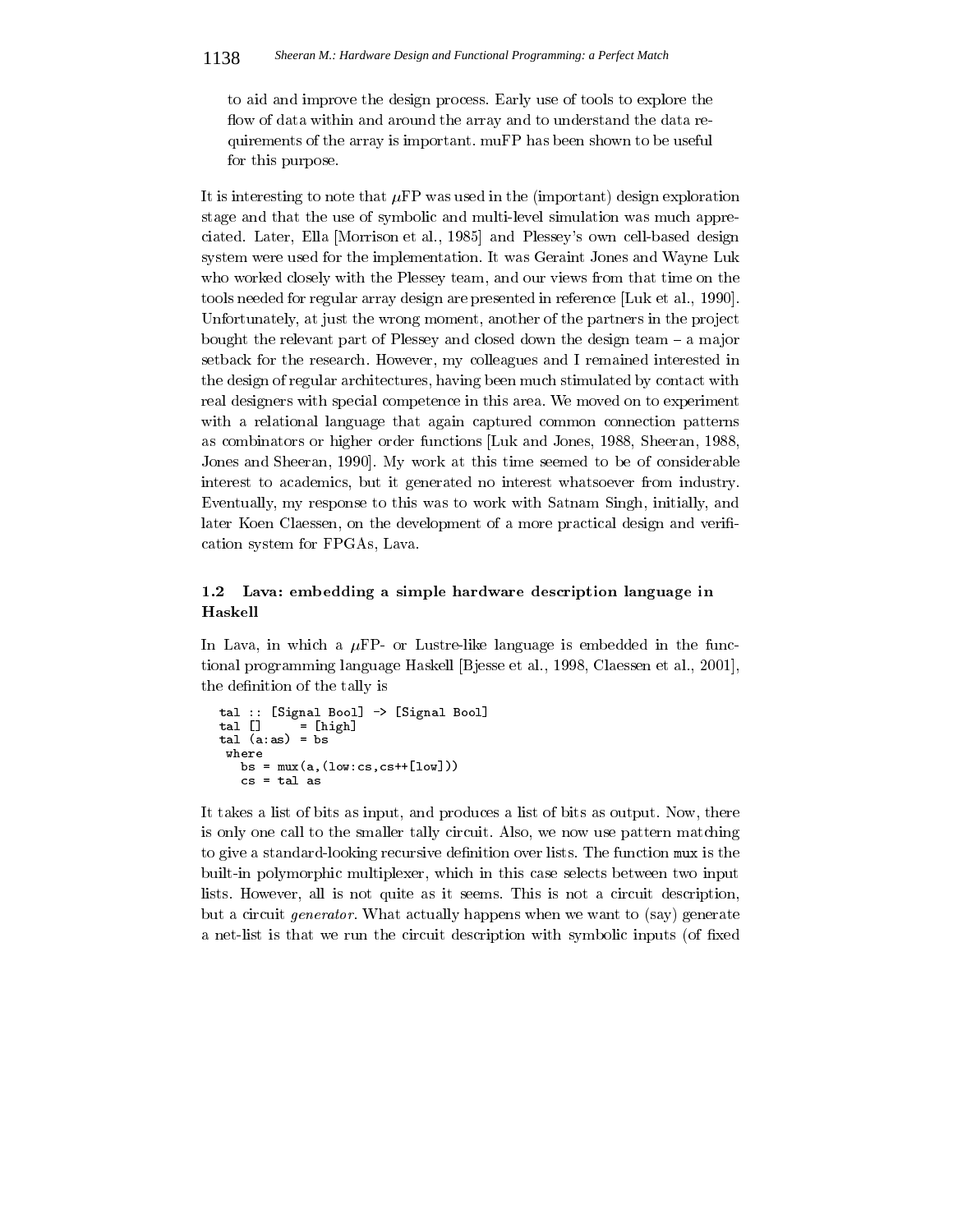size), to produce a symbolic representation of the circuit (again of fixed size). This representation can then be processed in various ways to produce formats for input to other design and verification tools. The important point is that we have a two stage process, not a single stage as you might expect. So, in Lava, you write a Haskell program to generate a net-list, rather than writing a description of the net-list itself. This may sound like a small change of emphasis, but in fact having a full functional language available for writing generators increases expressiveness and ease of use in ways that we had not predicted when we started work on Lava.

There are pros and cons to having a data-structure that represents the circuit. One advantage is that the application of circuit transformations becomes possible. VHDL descriptions, which represent the required behaviour cannot easily be manipulated in the same way. Also, we perform formal reasoning only about the simple net list-like circuit representation (at least at the moment). The semantics of such a netlist is well-understood, so it is very clear what should be proved in verification, and we will consider this in the next section. Separating the semantics of the final circuit from that of the programming language used to write the generator (which includes lazy evaluation) is an important simplification.

The rather structural approach that we advocate is, however, most appropriate in cases where we want to have full control over the properties (both functional and non-functional) of the final result. This is not always the case. Sometimes, a synthesis tool is just what is needed, and the designer is then relieved of having to worry about unnecessary detail. However, even in a synthesis tool, it is necessary to be able to supply library components that are suitable for different contexts. The production of such components is an area in which we think our approach can be applied, even in a standard design flow.

#### 1.3 Verification in Lava

Our approach to the problem of verifying circuit correctness has been to borrow from the synchronous programming community the notion of synchronous observer [Halbwachs et al., 1993]. The observer operates on both the inputs and outputs of the circuit being observed, and produces a single Boolean output that should never become false. Both the circuit and the observer can be sequential, and the production of a logical representation of the combination of the circuit and the observer proceeds in just the same way as for an ordinary circuit. We can, for instance, produce propositional logic for input to SAT-solvers, and we have developed associated formal verification methods Sheeran et al., 2000, Bjesse et al., 1998. The following very small example illustrates the idea. We have designed a new full-adder circuit, and would like to check that its behaviour is the same as the built in full-adder. The observer produces a single output called ok and we use a SAT-solver (which is called by the function satzoo) to prove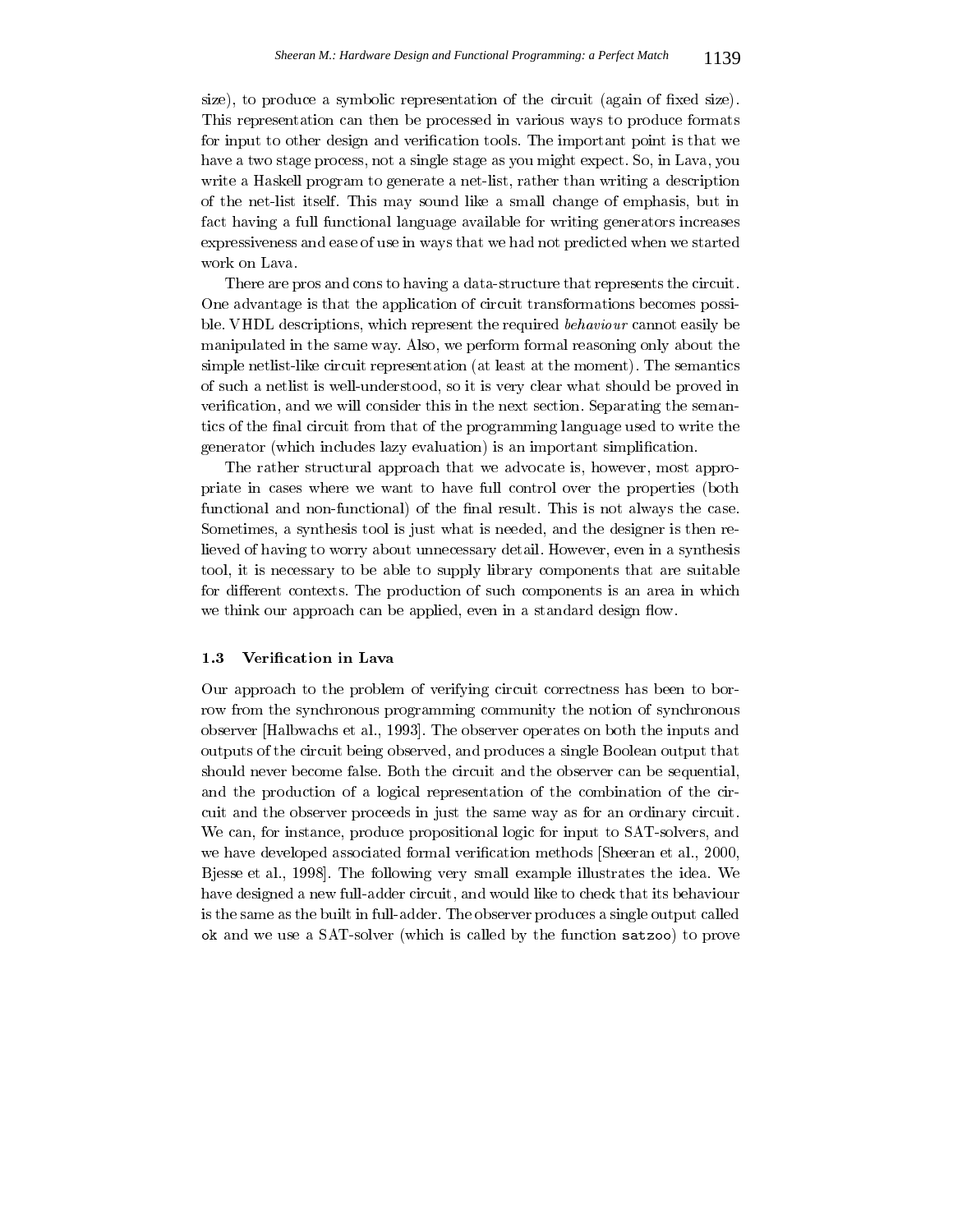that it can never be false. Behind the scenes, using symbolic evalutation, a formula in DIMACS format is generated, but the user need not bother with the details of the format. We have similar links to other verification tools, including SMV [McMillan, 1999] and VIS [Brayton, R.K. et al., 1996].

```
fa:: (Signal Bool, (Signal Bool, Signal Bool))-> (Signal Bool, Signal Bool)
fa (cin, (a,b)) = (sum, cout)where
    part_sum = xor2 (a, b)
    sum= x 0 2 (part_sum, cin)
             = mux (part_sum, (a, cin))
    \text{cont}checkFullAdd :: (Signal Bool, (Signal Bool, Signal Bool)) -> Signal Bool
checkFullAdd ins = \overline{o}k
  where
    out1 = fa ins
    out2 = fullAdd ins
                            -- Lava built-in fullAdder
    ok
          = out1 \leq=> out2
Main> satzoo checkFullAdd
Satzoo: ... (t=0.1) Valid.
```
Note that this approach only allows the verification of safety properties. A similar approach to verification can be used in standard languages, and indeed there is growing interest in standard property specification languages, which can express a greater variety of properties [Fitzpatrick, 2003, Accelera, 2004]. For a brief description of a course on Hardware Description and Verification that incorporates both PSL and Lava, see [Axelsson et al., 2005a].

The approach to formal verification currently used in Lava flattens the entire circuit before invoking the verification tools. It would be interesting to explore more hierarchical verification methods, which would entail a more complicated (but still tangible) circuit representation.

#### $1.4$ **Connection patterns in Lava**

In describing larger circuits, we make use of higher order functions that encode commom *connection patterns*. For example, here are the definitions of two of the connection patterns that are built in to Lava:

```
compose []
                     = idcompose (circ:circs) = circ ->- compose circs
composeN n circ = compose (replicate n circ)
```
The function compose composes a list of circuits in series using the series composition pattern ->-, while composeN composes n copies of the given circuit. In the tally circuit, above, it would actually have made sense to first define a connection pattern, and then use it with the mux as parameter, rather than hard-wiring that component into the circuit.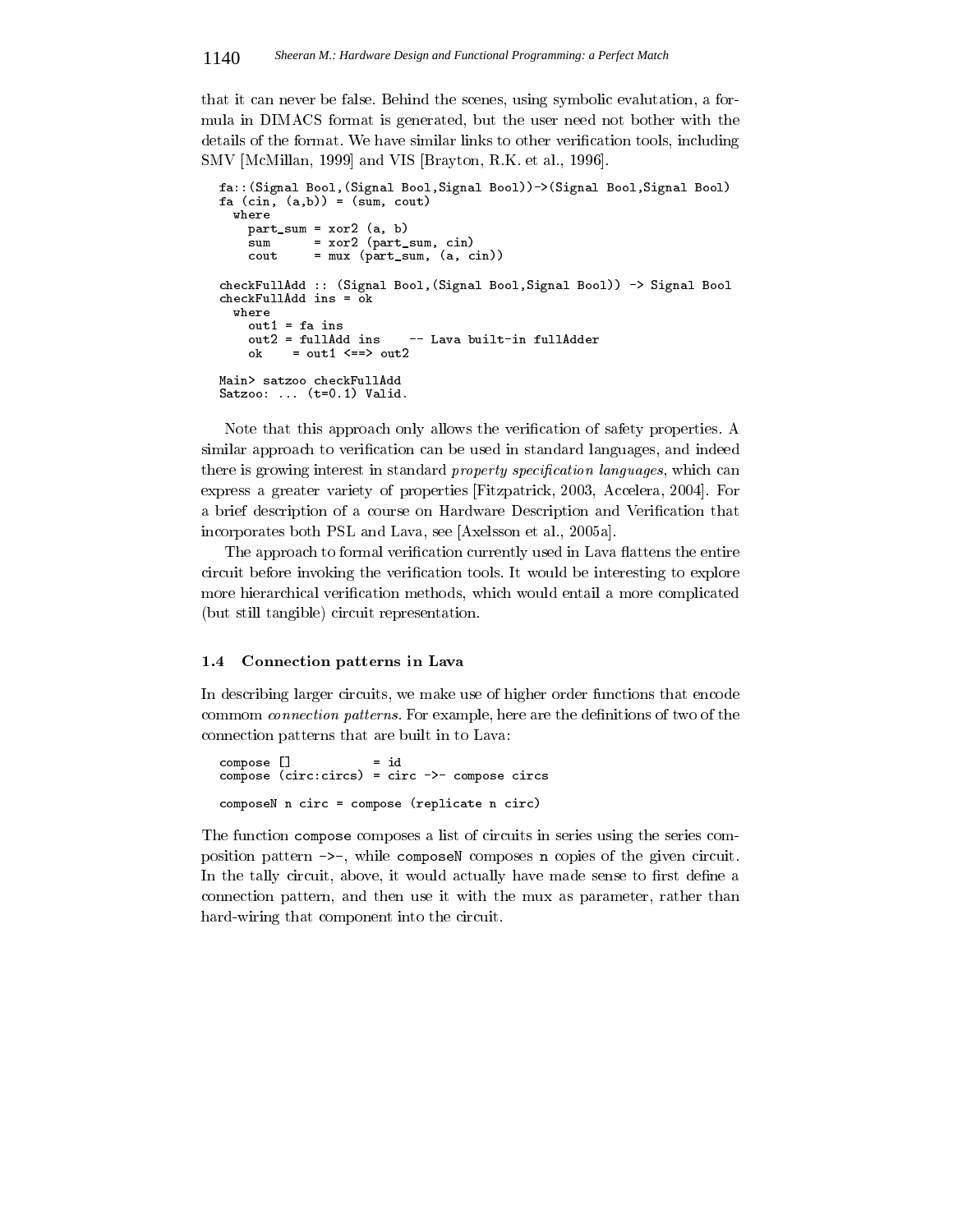Another typical connection pattern is row, which makes a linear array of twoinput, two-output components. Using it, we can, for instance, make a ripple-carry binary adder from full-adders:

```
binAdder fadd as = ss ++ [c]where (ss, c) = row fadd (zero, as)
```
The input as is a list of pairs of bits from the two (least significant bit first) binary numbers being added. The carry-out from the rightmost full-adder is appended to the end of the list of sum-bit outputs to give a result whose length is one longer than that of its inputs. Note that this is a generic definition. When we want to analyse it, for example for verification, we must instantiate it to a fixed size by giving it appropriate symbolic inputs. For a case study of the use of a connection pattern oriented approach to the design and analysis of a sorter core, see reference [Claessen et al., 2001].

#### $1.5$ Non-standard interpretation for circuit analysis in Lava

We include fadd as a parameter in the definition of the binary adder, binAdder, not only to allow the use of various full-adder implementations, but also to allow the inclusion of non-standard components that assist in circuit analysis. For instance, we can define a full-adder that operates not on bits but on delays:

```
fAddI (a1s, a2s, a3s, a1c, a2c, a3c) (a1, (a2, a3)) = (s, \text{cout})where
                   max (a1s+a1) (max (a2s+a2) (a3s+a3))<br>max (a1c+a1) (max (a2c+a2) (a3c+a3))
      s
                \equivcout
                \equivfI :: (Signal Int, (Signal Int, Signal Int)) -> (Signal Int, Signal Int) fI as = fAddI (20,20,10,10,10) 10 as
Main> simulate (binAdder fI) (replicate 10 (0,0))
[20, 30, 40, 50, 60, 70, 80, 90, 100, 110, 100]
```
The function fAddI has six additional parameters which model the delay for each of the six possible paths from input to output. The component can then be used to calculate worst-case delays. This is useful in design exploration, when different circuits that use this component can be compared. This is a direct application of the idea of Non-Standard Interpretation (NSI) [Jones and Nielsen, 1994] again an example of a direct and fruitful borrowing of a good idea from programming language research. There was some promising early work on using NSI in circuit analysis [Singh, 1992, Luk, 1990] but I feel that the idea is still ripe for exploitation. Significant advances have been made in functional languages in recent years in the development of more expressive type systems, and of new approaches to metaprogramming, reflection and resource-awareness. I cannot attempt a survey here, but the interested reader is referred to the content and citations in [Kiselyov et al., 2004, Sheard and Peyton Jones, 2002,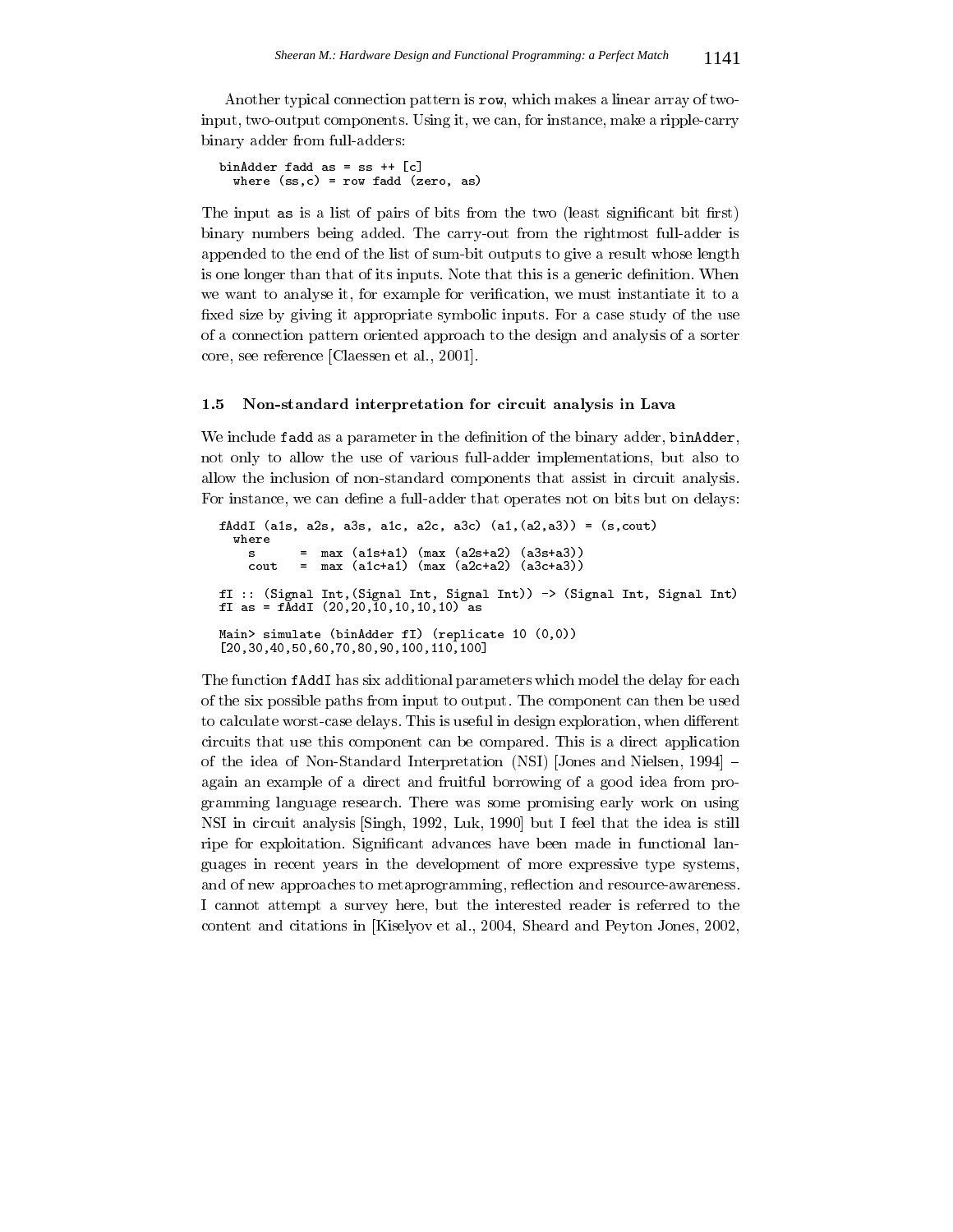Grundy et al., 2003, Mycroft and Sharp, 2001. These developments will allow more type-safe embeddings or direct implementations of hardware description languages, and will allow us to do more with NSI. Later in this paper, I show that NSI can be used not only after but also *during* circuit generation.

#### $1.6$ What more do we need?

The ideas presented in the previous sections are appealing, but still they have been largely ignored by those doing circuit design in practice. My conjecture is that this is at least partly because the range of circuits that can easily be generated and analysed is too narrow. And perhaps our work has been too concentrated on the functional programming technology, and not enough on the problems faced by designers. In my recent work, I have aimed to address these issues.

The problem that I have chosen to address is the need to take account of nonfunctional circuit properties (such as power consumption) early in the design. The need for new ideas in this area was eloquently stated by IBM's Wolfgang Roesner in an invited talk at CHARME 2003 [Roesner, 2003]. I cannot, of course, address all of the issues raised in that talk, but I have become interested in ways to allow non-functional properties to cross abstraction boundaries. And I have started at the bottom! For instance, how might we generate a circuit whose topology is adapted to the delay on its input signals? How might we make generators that produce circuits that adapt to the context in which they are placed? Finding answers to these questions results in a broadening of the notion of *generic circuit*. Attacking these problems has, as a nice side-effect, greatly increased the range of circuits that can easily be described in a functional style.

The following sections illustrate, by means of examples, my first steps towards a design style that takes account of non-functional properties.

#### $\boldsymbol{2}$ Parallel prefix circuits

A modern microprocessor contains many parallel prefix circuits and it was this that led us to study ways to design and analyse this class of circuits. The best known use of parallel prefix circuits is in the computation of the carries in fast binary addition circuits; another common application is in priority encoders. There are a variety of well known parallel prefix networks, including [Sklansky, 1960] and Brent and Kung, 1982. And there are also many papers in the field of circuit design that try to systematically figure out which topology is best for practical circuits [Knowles, 1999, Chan et al., 1992, Zlatanovici and Nikolic, 2003]. Those more familiar with functional programming than with hardware design might know the prefix function as  $scan - see$ , for example, O'Donnell's work on proving the correctness of a parallel scan algorithm [O'Donnell, 1994]. More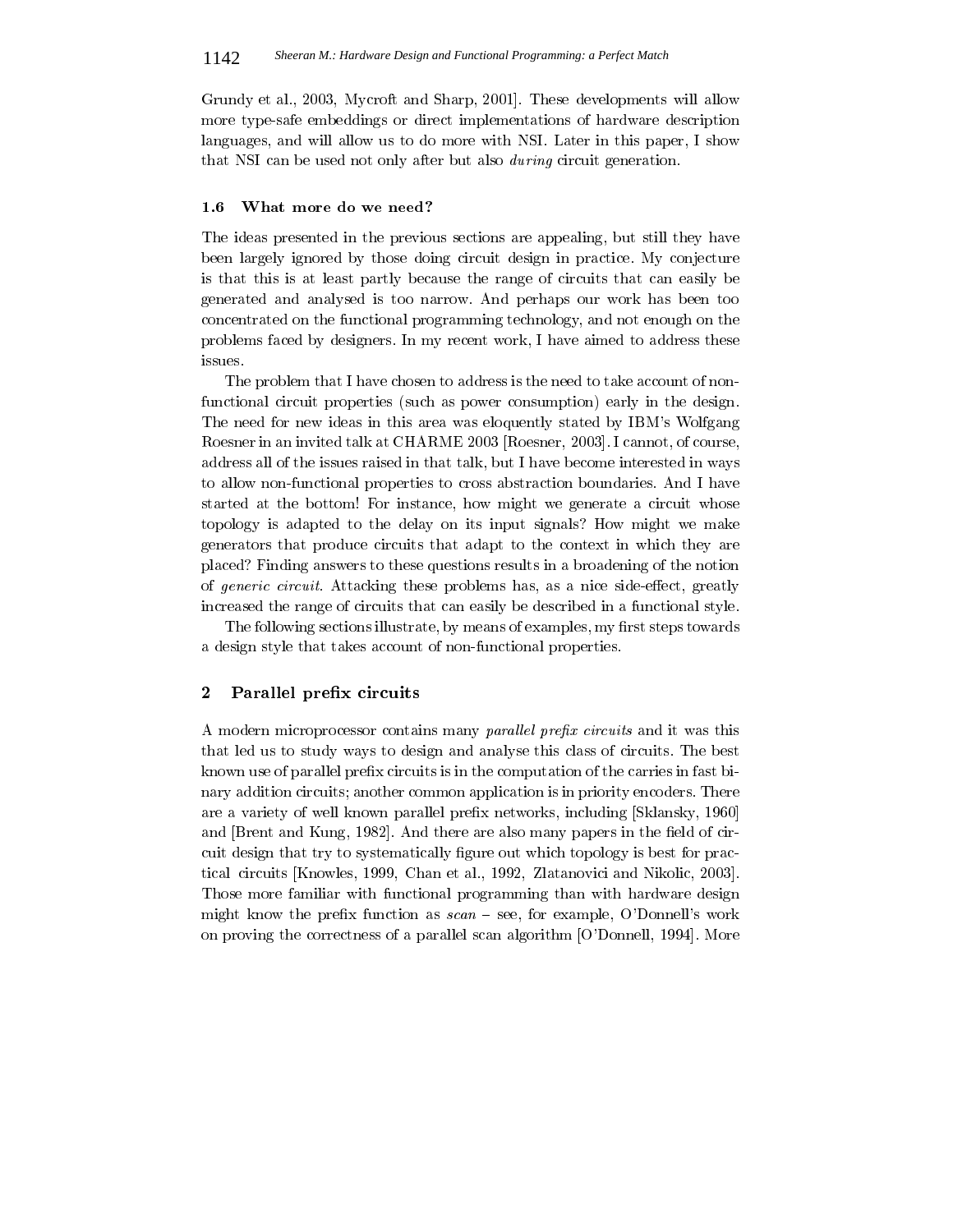

Figure 2: (a) The serial prefix structure (b) Construction of a parallel prefix circuit by composition of two smaller such circuits, p1 and p2.

recently, Hinze has studied the algebra of scans in a delightful paper that is also a great tutorial on parallel prefix networks [Hinze, 2004].

Given *n* inputs,  $x_1, x_2, \ldots, x_n$ , the problem is to design a circuit that takes these inputs and produces the *n* outputs  $y_1 = x_1$ ,  $y_2 = x_1 \circ x_2$ ,  $y_3 = x_1 \circ x_2 \circ x_3$ ,  $\ldots$   $y_n = x_1 \circ \ldots \circ x_n$ , where  $\circ$  is an arbitrary associative (but not necessarily commutative) binary operator. One possible solution is the *serial prefix circuit* shown schematically in Figure 2(a). Input nodes are on the top of the circuit, with the least significant input  $(x_1)$  being on the left. Data flows from top to bottom, and we also count the stages or levels of the circuit in this direction, starting with level zero on the top. An operation node, represented by a small circle, performs the  $\circ$  operations on its two inputs. One of the inputs comes along the diagonal line above and to the left of the node, and the other along the vertical line feeding the node from the top. A node always produces an output to the bottom along the vertical line. It may also produce an output along a diagonal line below and to the right of the node. Here, at level zero, there is a diagonal line leaving a vertical wire in the absence of a node. This is a fork. The diagram shows a ripple-carry structure. The circuit shown contains 7 nodes, and so is said to be of *size* 7. Its lowest level in the picture is level 7, so the circuit has *depth* 7. The fan-out of a node is its out-degree. In this example, all but the rightmost node have fan-out 2, so the whole circuit is said to have fan-out 2. Examining the serial prefix structure in Figure  $2(a)$ , we see that at each non-zero level only one of the vertical lines contains a node. We are interested in exploring ways to design and analyse parallel prefix circuits, in which there can be more than one node at a given level, so that there is some parallelism in the resulting computation.

For two inputs, there is only one reasonable way to construct a prefix circuit,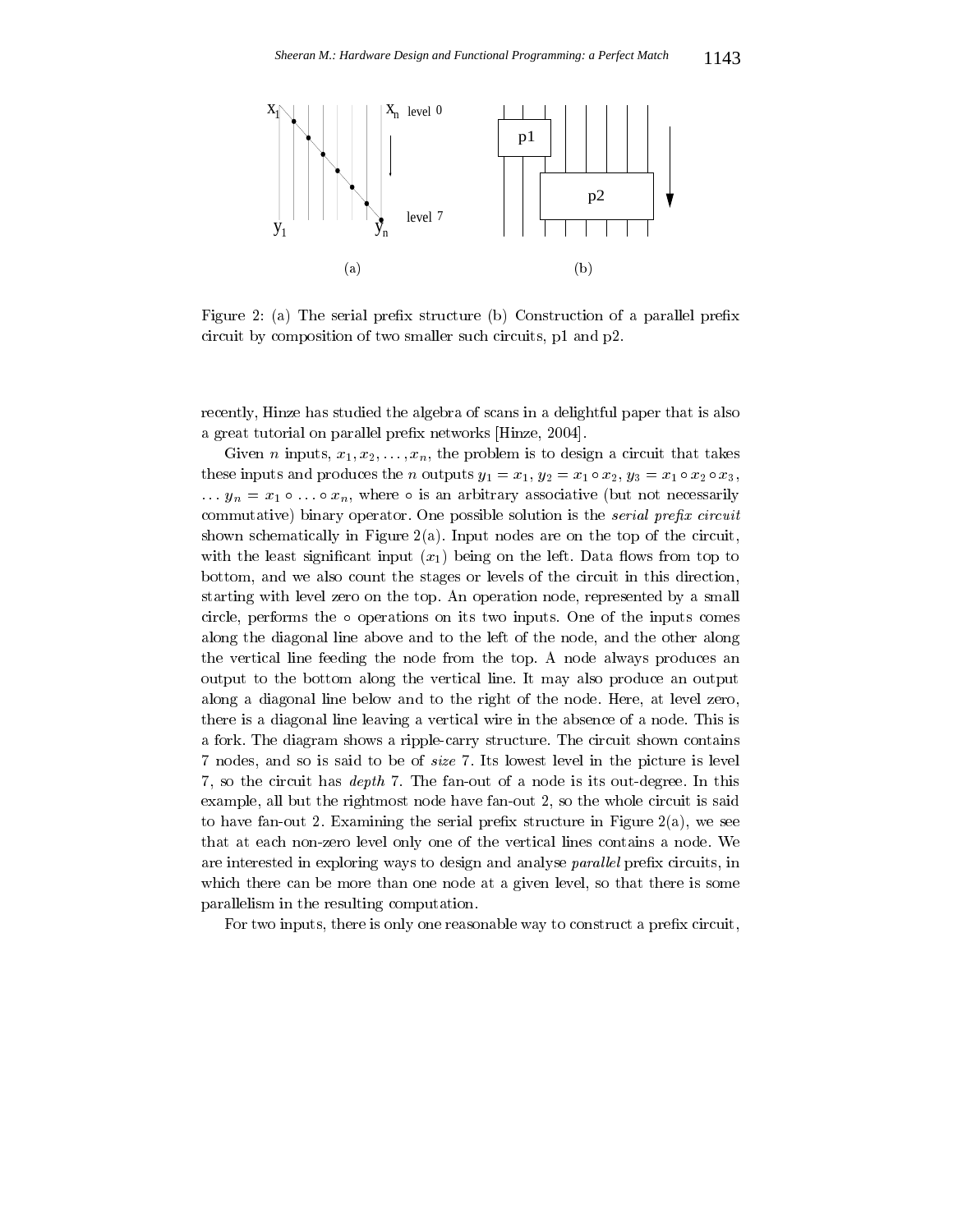

Figure 3: (a) A parallel prefix construction using a forwards and a backwards tree (b) The same construction with the lower tree slid back by one level, which reduces the depth by one.



Figure 4: The Brent-Kung construction for 32 inputs.

using one copy of the operator. Parallel prefix circuits can also be formed by composing two smaller such circuits, as shown in Figure  $2(b)$ . Repeated application of this pattern (and the base case) produces the ripple-carry circuit that we have already seen.

For  $2^n + 1$  inputs, one can use so-called forwards and backwards trees, as shown in Figure 3(a). We call a parallel prefix circuit of this form a *slice*. At the expense of a little extra fan-out at a single level in the middle of the circuit, one can slide the (lower) backwards tree up one level, as shown in Figure 3(b). Composing increasing sized slices gives the well-known Brent-Kung construction [Brent and Kung, 1982] shown in Figure 4.

A shallower  $n$ -input parallel prefix circuit can be obtained by using the recursive Sklansky construction, which combines the results of two separate  $n/2$ input parallel prefix circuits [Sklansky, 1960], as shown in Figure 5. It is written in Lava as

```
sklansky :: ([a] \rightarrow [a]) \rightarrow [a] \rightarrow [a]= [a]sklansky op [a]
    x ansky op as = (sklansky op > > join op (sklansky op)) as<br>where join op p (a:as) = withEach op (a: p as)
sklansky op as
```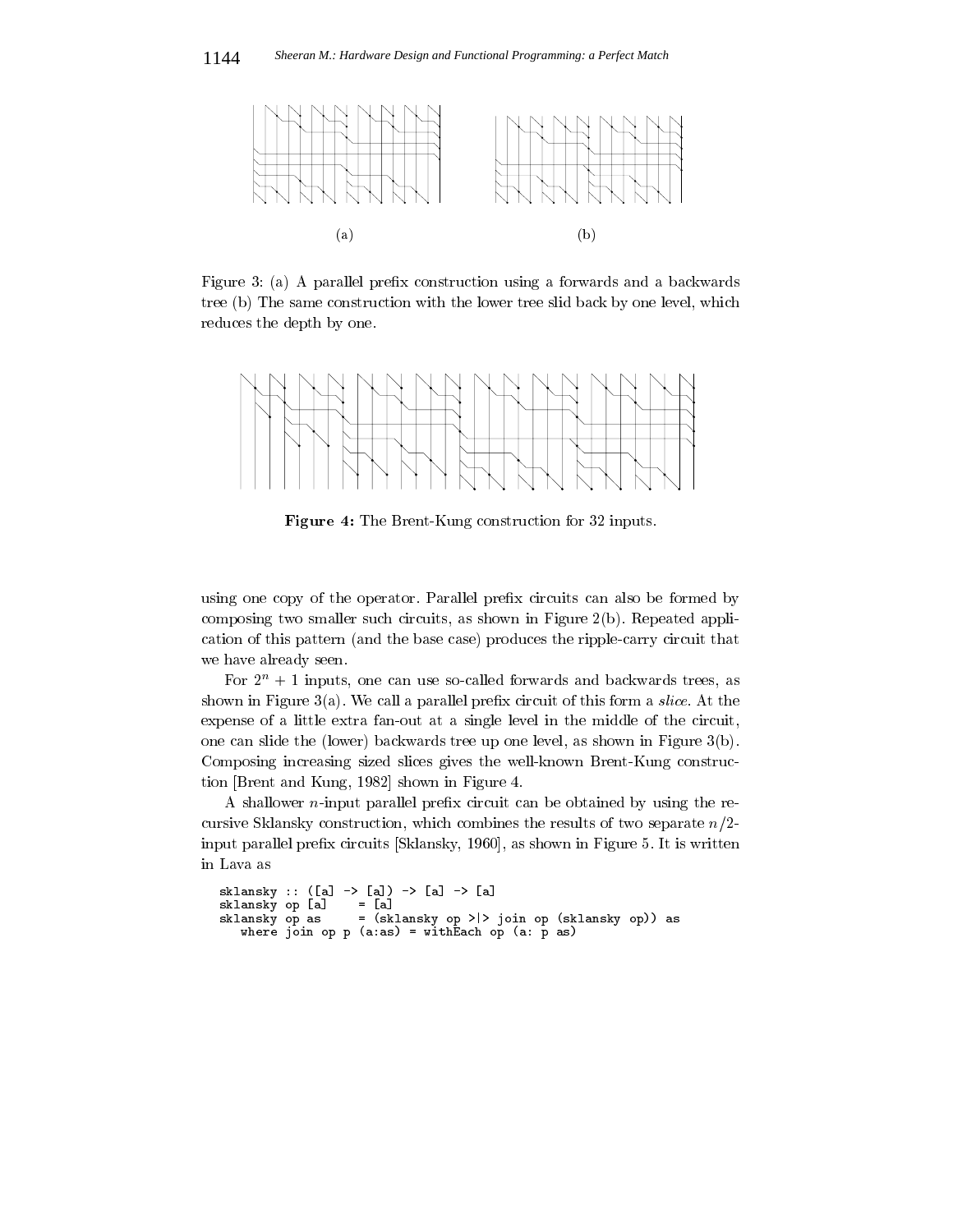

9 +7 -  "2 2 "2 2 &>

- 
- B 
- "2 2 

 . The contract of the contract of the contract of the contract of the contract of the contract of the contract of the contract of the contract of the contract of the contract of the contract of the contract of the contract ! 64 
 -! 9 > 
 2 - 
- 
! : 
 - 
 - 
-

 $\mathbf{r} = \mathbf{r} \cdot \mathbf{r}$  , and the contract of the contract of the contract of the contract of the contract of the contract of the contract of the contract of the contract of the contract of the contract of the contract of 64 !
- @ - 6
 !
- - - 

 9 L - 6

- 
! 
 (  
- "2 2 !- 
- Jihar shinka shinka shekarar ta kati wasan kata shekarar ta kata shekarar ta shekarar ta  $\sim$   $\sim$   $\sim$   $\sim$   $\sim$  
- 
- -!
 - ! : 
- "2 2 - - -- : - E:" !-- - : > - - - 4 . The set of the set of the set of the set of the set of the set of the set of the set of the set of the set of the set of the set of the set of the set of the set of the set of the set of the set of the set of the set of

### +- &, - -!- -

 $\ldots$  . The compact of  $\ldots$  and  $\ldots$  and  $\ldots$  and  $\ldots$  are  $\ldots$  and  $\ldots$  $\mathbb{P}^1$  . The set of the set of the set of the set of the set of the set of the set of the set of the set of the set of the set of the set of the set of the set of the set of the set of the set of the set of the set of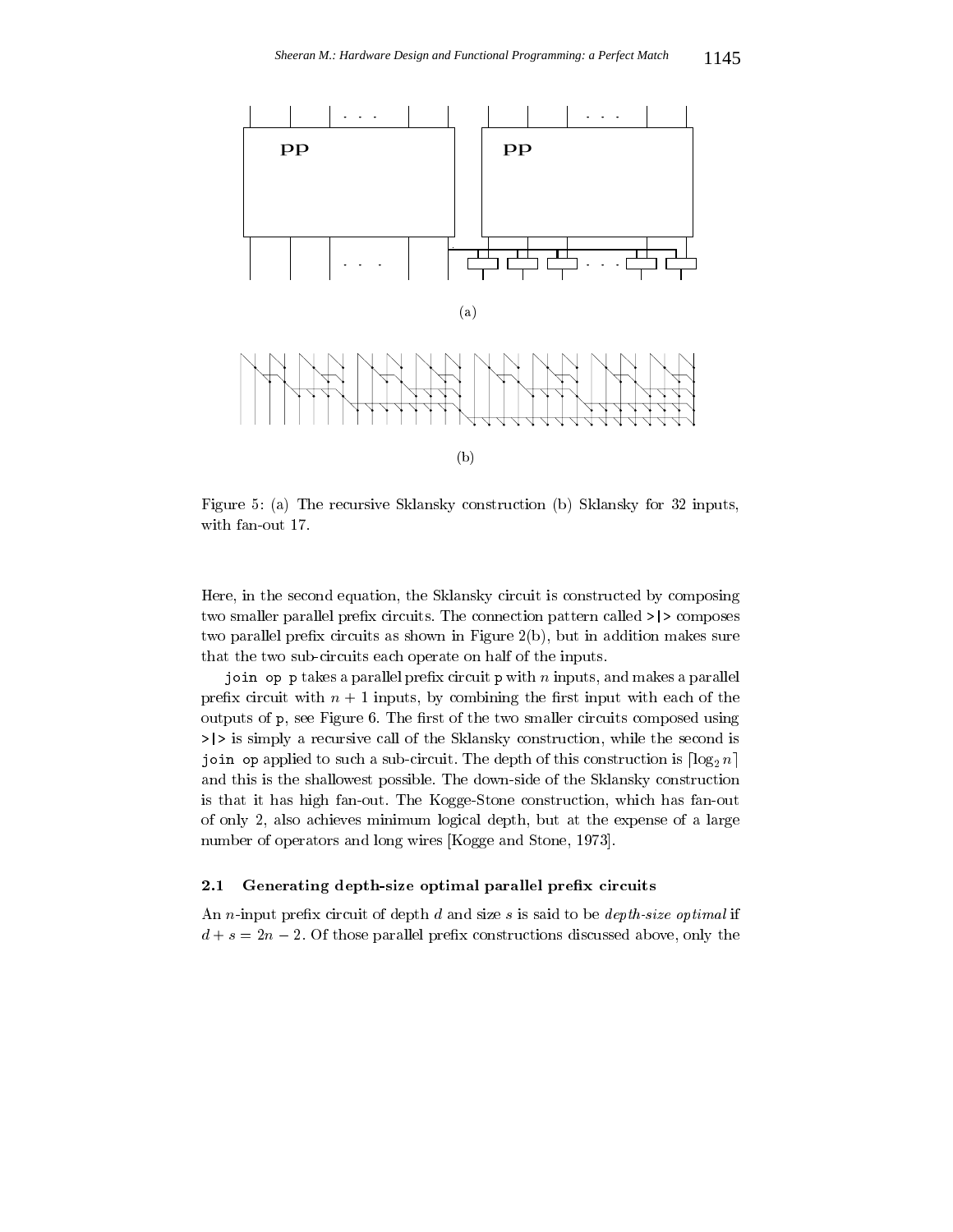

Figure 6: The decomposition of the Sklansky construction corresponding to the Lava code.

serial prefix is depth-size optimal. We have investigated the generation of depthsize optimal circuits as a means to find a good compromise between number of operators, depth, wire-length and fan-out. This entails a study of the algebra of the prefix (or scan) combinator, in true functional programming tradition.

Consider the slice shown in Figure  $3(a)$ . The first input line is forked for the first time at level 4, and we say that it has *first Fork* 4. Its last output is calculated at level 5, even though the circuit has depth 9. We call the level at which the last output is computed *lastd*. We call the difference between *lastd* and  $firstFork$  the waist of the circuit. A parallel prefix circuit with waist w is *waist-size optimal* if  $w + s = 2n - 2$ . (This property is called size optimality by its originators, who also present it a little differently [Lin et al., 2003]). Both of the 17-input slices shown in Figure 3 have waist one and size 31; so both are waist-size optimal. The composition (as in Figure  $2(b)$ ) of two waist-size optimal circuits gives a new waist-size optimal circuit whose waist is the sum of the waists of its components. We note also that a waist-size optimal circuit whose waist is the same as its depth is, in addition, depth-size optimal. This gives a clue about how to build a depth-size optimal circuit: we should compose a series of waist-size optimal circuits in such a way that the resulting circuit's waist is the same as its depth. So, to build a depth  $n$  circuit, we must compose *n* waist-one slices whose waists span from level *i* to level  $i + 1$ , for *i* ranging from 0 to  $n-1$ . Each slice should have as many inputs as possible, and the depths of the forwards and backwards trees must be such that the total circuit depth does not exceed  $n$ .

If we restrict fan-out to 2, as in the slice shown in Figure 3(a), then the result is like an extended version of Brent-Kung. It is made of 9 composed slices, with the size of the slices increasing and then decreasing, see Figure 7. This circuit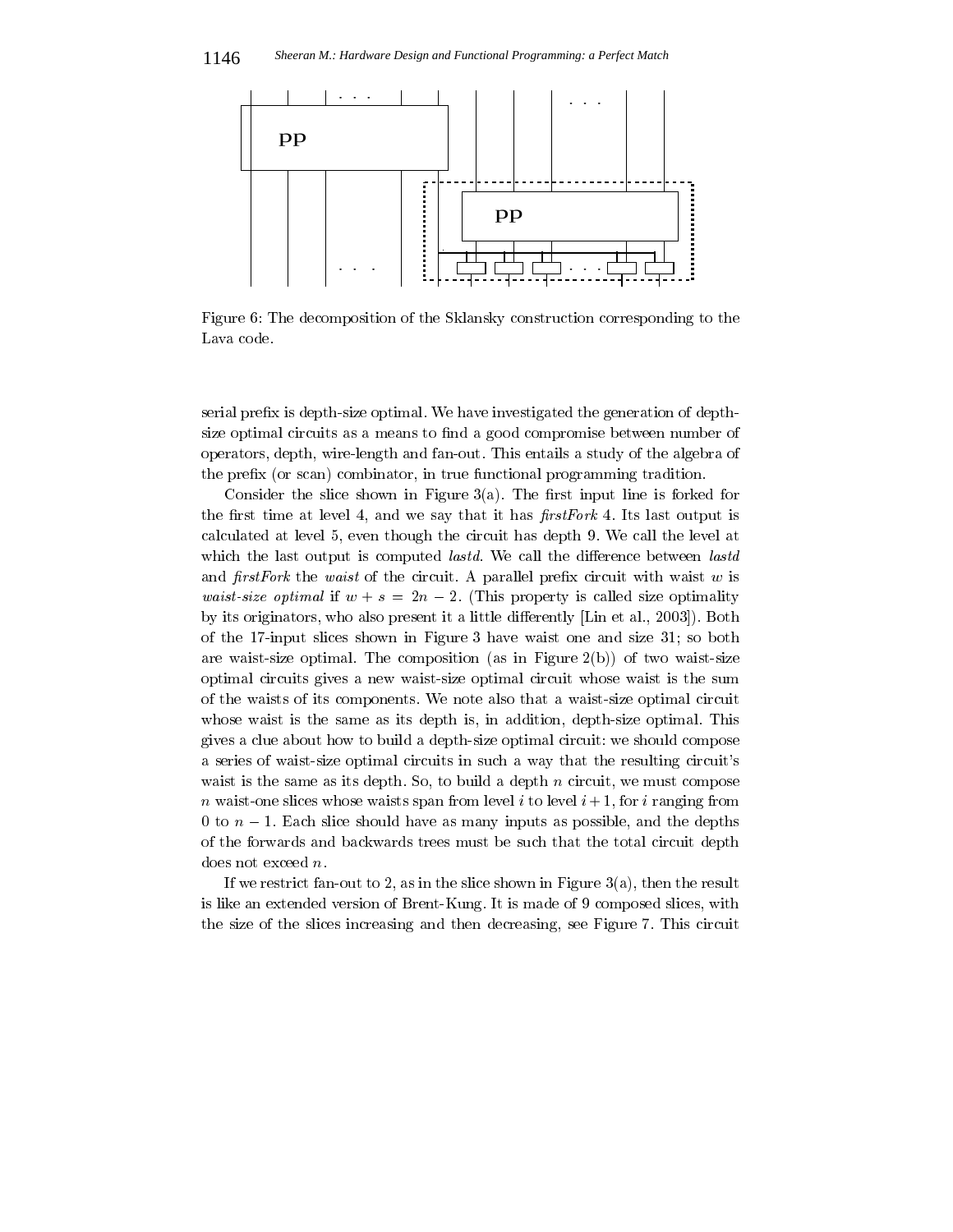

Figure 7: Composing waist-one slices to make a depth-size optimal parallel prefix circuit with fan-out 2. It has 47 inputs, depth 9 and 83 operators.



Figure 8: A waist-size optimal circuit (of waist one) that combines serial prefix with matching fan-out.

has a pleasing symmetry, and the reader might like to consider the effect of rotating it through 180 degrees and then sliding all the dots to the other end of their diagonal lines. (If that was too easy, consider the effect of performing this operation on *any* parallel prefix circuit.)

Things become more interesting, though, when we allow fan-out to increase slightly. Allowing the arbitrary use of fan-out gives circuits that contain too many operators to be waist-size optimal. However, using a serial prefix construction in the forward tree, matched by fan-out in the backwards tree, as shown in Figure 8, gives a waist-size optimal circuit. Moreover, this construction can be used at any level in the trees, meaning that the serial prefix construction can here combine the results of 4 sub-trees, while there will be fan-out to 4 matching sub-trees in the lower tree. Armed with this knowledge, we can write a function that constructs a slice with a forward tree of depth  $m$  and matching backwards tree of depth n, for a given fan-out,  $f$ . The fact that we can use fan-out greater than 2 in the backwards tree allows us to make larger trees for a given depth. The slice should take in as many inputs as possible for the required tree depths.

```
slice m n f op d [a] = [a]slice m n f \overline{op} d (a:as) = cs ++ [bsl']
 where
    bs = ftree \text{ m n f op d as}bsm = most bsbs1 = last bs[a', bs] = op [a, bs]cs = btree m n f op d (a':bsm)
```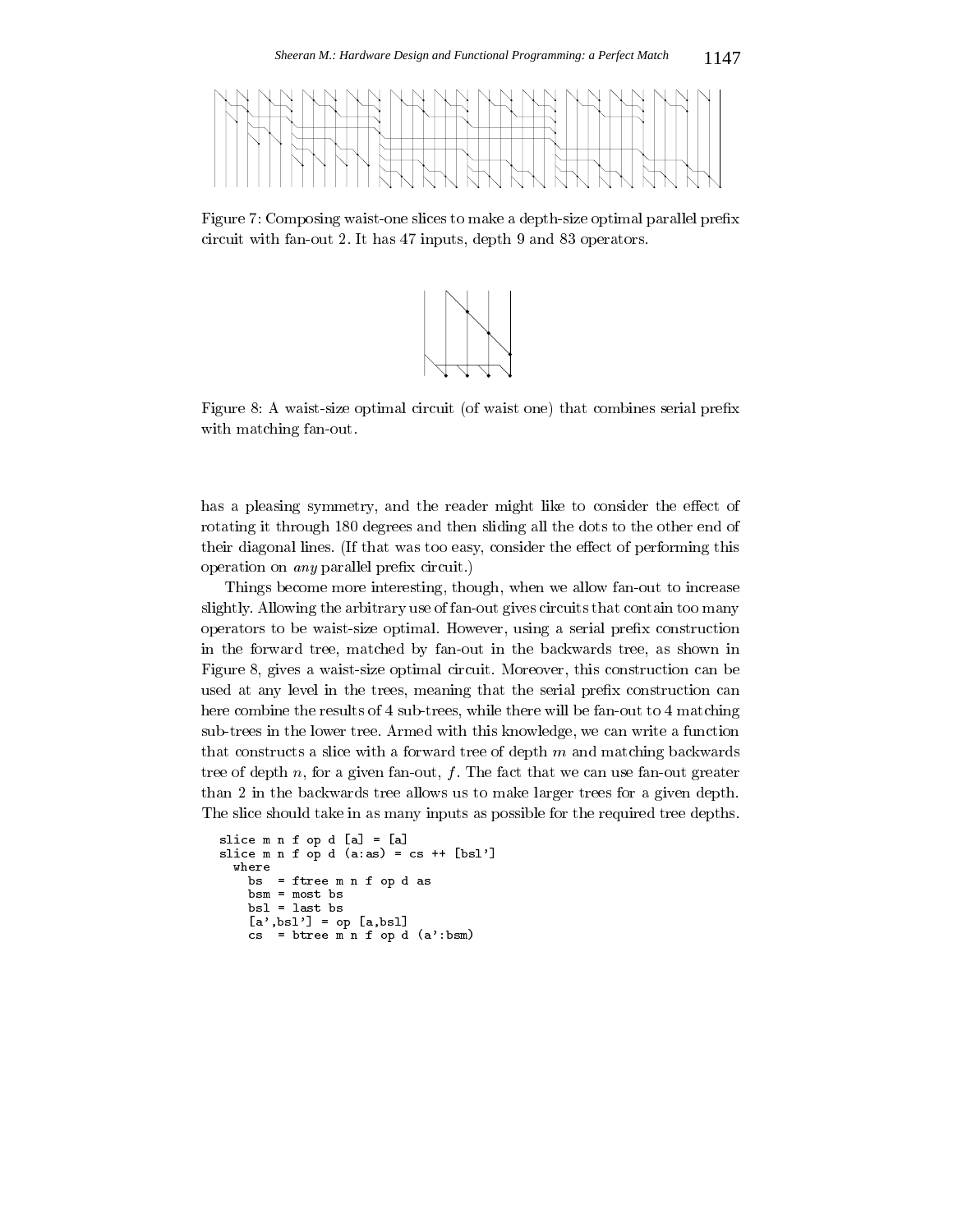| Depth Slices $(4)$ WE4 Z4                              | H4. | M       | LYD   |
|--------------------------------------------------------|-----|---------|-------|
| 8<br>47-64 45-67 42-57<br>47-72                        |     | - 45.62 | 55-77 |
| 73-114 65-102 68-98 58-87 63-87<br>-9                  |     |         | 78-95 |
| 115-179 103-138 99-145 88-119 88-122 96-135<br>-10     |     |         |       |
| 282-440 215-286 209-303 180-243 166-233 170-242<br>12  |     |         |       |
| 692-1082 439-582 431-621 364-491 311-443 309-446<br>14 |     |         |       |

Table 1: The number of inputs that can be processed by some depth-size optimal circuits for a specific depth

The recursive definitions of the forwards and backwards trees are slightly tricky, but well suited to the functional style of description.

Now, we can make a depth-size optimal parallel prefix circuit with depth m and fan-out f by composing slice i  $(m-i)$  f, for i ranging from 0 to  $m-1$ . For depth 8 and fan-out 4, the result is shown in Figure 9. For want of a better name, we call the new construction  $Slices(f)$ , where f is the fan-out. Here, we have shown how to construct the circuit with the largest possible number of inputs for a given depth and fan-out. To make circuits of the same depth, but with fewer inputs, one can remove some lines and their associated operators. This can be done in a way that preserves depth-size optimality.

The previous best known depth-size optimal construction for fan-out 4 and depth 8 was  $Z_4$ , which could take 67 inputs [Lin and Hsiao, 2004]. Table 1 (which is drawn from [Lin and Hsiao, 2004], with the addition of figures for our new circuit) compares the new construction with the best previously known depth-size optimal circuits. Z4, WE4 and H4 have fan-out 4, while M and LYD have unrestricted fan-out per level. Note that we have improved considerably on all known depth-size optimal constructions, even those with unrestricted fan-out.

I would also assert that the Slices construction is very much simpler than its depth-size optimal competitors! A word of caution, though: these are interesting theoretical results, but to check whether or not they are useful in practice, we must *build* circuits using them, and measure their performance, including power consumption. To this end, three groups of VLSI design students, supervised by Prof. Per Larsson-Edefors at Chalmers, are designing fast adders based on the  $Slices(4)$  construction (which is used for computing the carries). The students will implement reference adders using the construction given in [Han and Carslon, 1987], which is a hybrid of Brent-Kung and Kogge-Stone. One of the groups will have their project implemented on silicon, and measurements will be conducted in the autumn of 2005. We await the results with interest.

It is also interesting to play with varying the fan-out. For depth 8, fan-out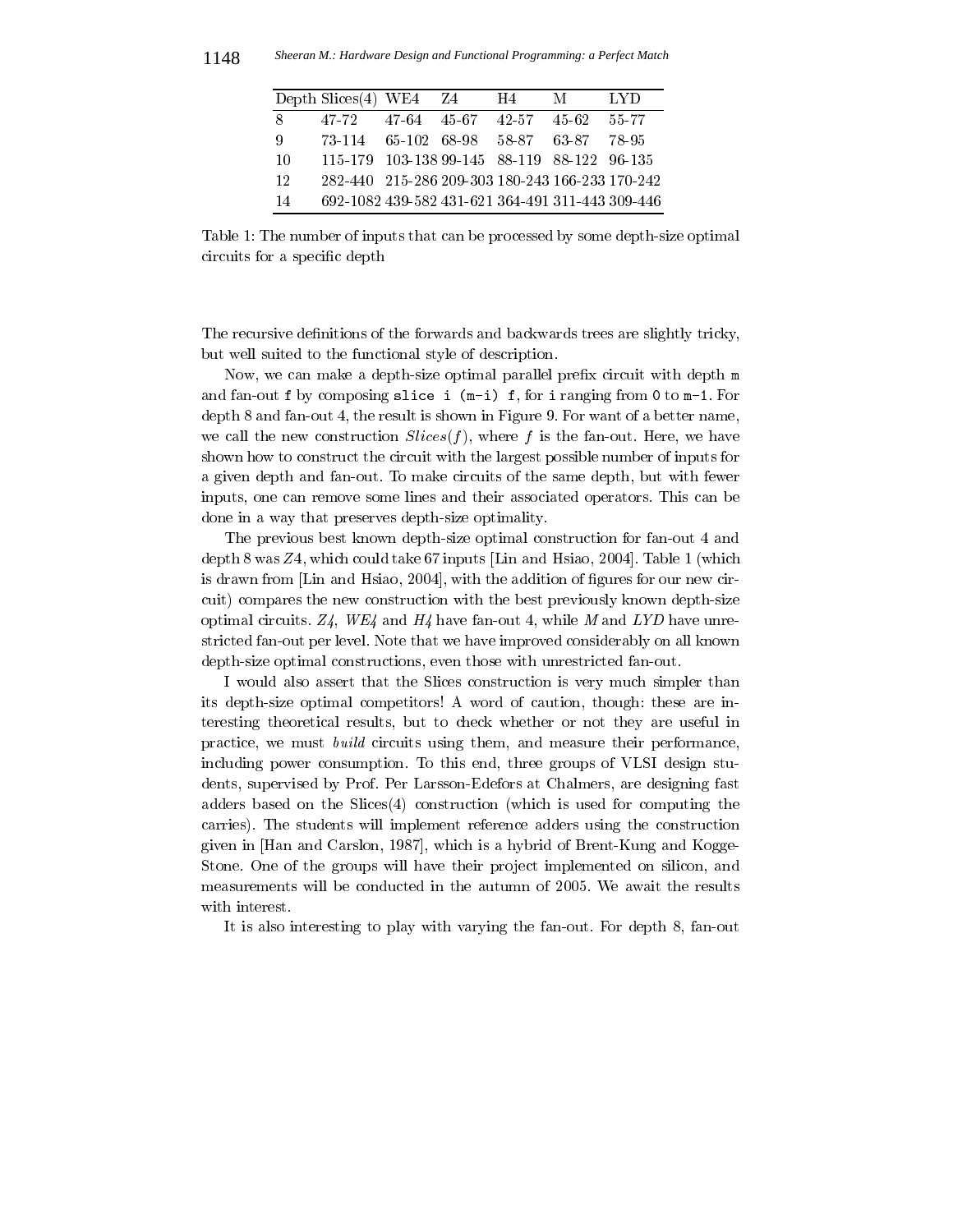

9 7 ! !
- ?> - : 
 ( 5 
- "(



- . 
- : 
 + > 
 64

 + !- : - 4 - - 
 9 
- : 

 + 

 >  $\mathbf{A}$  . The contract of  $\mathbf{A}$ in Figure 10. It has (as expected) 245 operators. By comparison, the Sklansky  $\mathbf{r} = \mathbf{r} + \mathbf{r}$  , and  $\mathbf{r} = \mathbf{r} + \mathbf{r}$  , and  $\mathbf{r} = \mathbf{r} + \mathbf{r}$  , and  $\mathbf{r} = \mathbf{r} + \mathbf{r}$  , and  $\mathbf{r} = \mathbf{r} + \mathbf{r}$  , and  $\mathbf{r} = \mathbf{r} + \mathbf{r}$  , and  $\mathbf{r} = \mathbf{r} + \mathbf{r}$  , and  $\mathbf{r} = \mathbf{r} + \mathbf$ 

# 
- 
: 64 
 -! ..... proper cases a communication of properties and the material and controlled the control of the control of denotes the contract of the contract of the contract of the contract of the contract of the contract of the contract of the contract of the contract of the contract of the contract of the contract of the contract of the co !2 -2 
- R6 
 - 
 - 2 -!- 
- 

### 3 Clever circuits

- 64 - ! - < -  $\blacksquare$  . The state of the state of the state of the state of the state of the state of the state of the state of the state of the state of the state of the state of the state of the state of the state of the state of the - # # - - 
 $\alpha$  . The critical contraction of  $\alpha$  ,  $\alpha$  and  $\alpha$  . The recommended by settle the critical condition of  $\alpha$  conditions are constantly and conditions of  $\alpha$  -- 
- 
 - 4 -! !- 

 G 
 ! 
- - 
 in a contract the contract of the contract of the contract of the contract of the contract of the contract of the contract of the contract of the contract of the contract of the contract of the contract of the contract of that depend on the exact context in which each cell is placed. But still, the  $\mathbf{F}$ and the contract of the contract of the contract of the contract of the contract of the contract of the contract of the contract of the contract of the contract of the contract of the contract of the contract of the contra  $\mathbf{A}$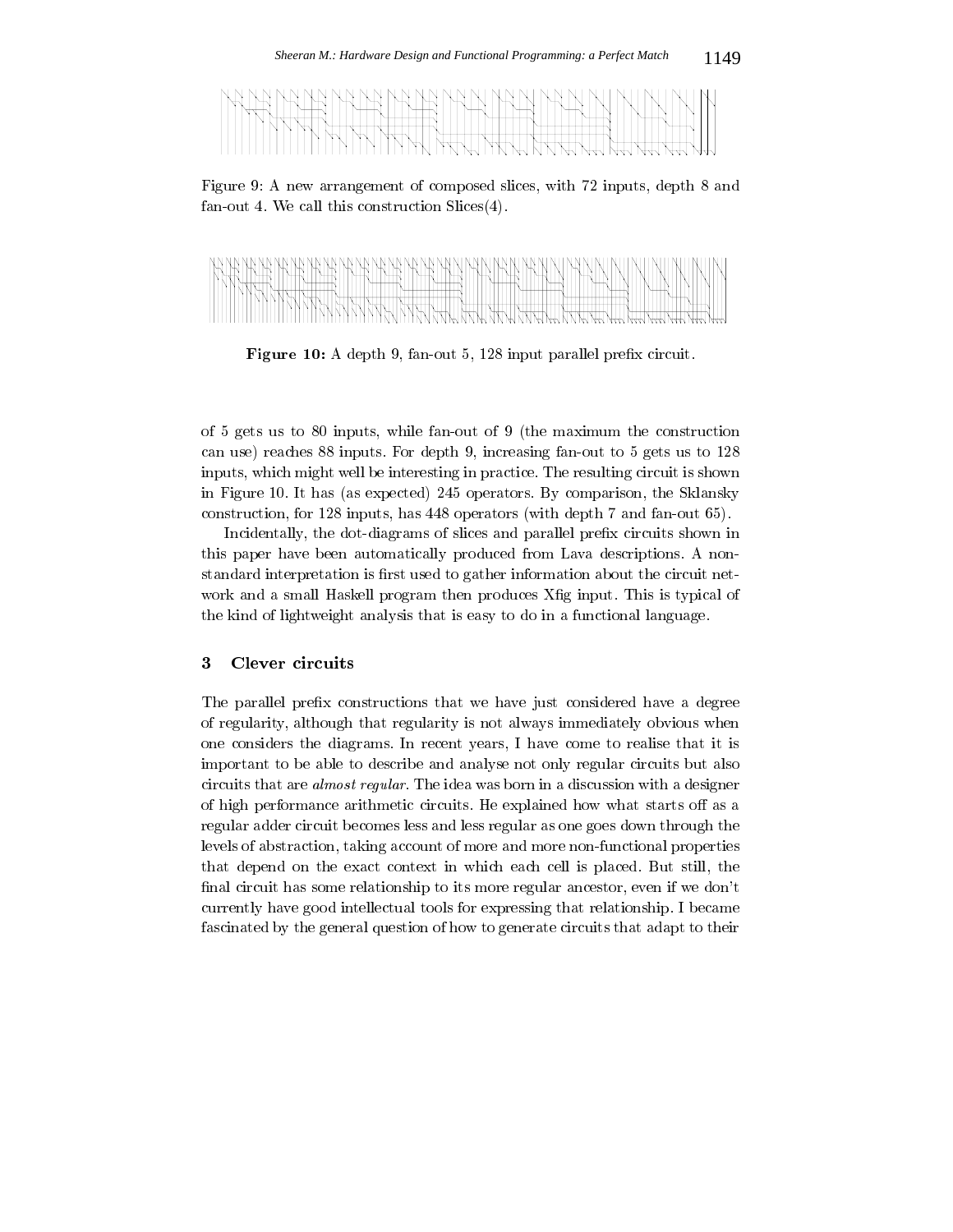contexts, losing some but not all of their regularity in the process. This led to a new programming idiom, which I call *clever circuits*.

We have seen in earlier examples how one uses pattern matching in recursive functions over lists to define parameterised circuits (see the definition of sklansky for instance). Another idiom used Haskell integers to control the unrolling that is used to generate circuit net-lists (as in the definition of composeN). In clever circuits, Haskell-level shadow values are paired with circuit-level inputs and outputs, and used to control circuit generation. The shadow-values can contain whatever information we choose. In a first application, I encoded, on the shadow wires, the degree of sortedness of the values on the circuit wires, and used this information to generate median circuits from descriptions of sorters [Sheeran, 2003]. The shadow values controlled the presence or absence of comparator components. In a development of that idea, I used shadow values to make choices about circuit wiring during the generation of multiplier reduction trees [Sheeran, 2004].

#### $\overline{\mathbf{4}}$ Combining clever circuits and NSI to get adaptive circuits

Here, I shall use clever circuits to determine circuit *topology* based on information about non-functional properties (in this case information about the delay on circuit inputs). For example, Figure 11 shows a 64-input parallel prefix circuit that is well adapted to its input delay profile, which is typical of that from a reduction tree. The example is taken from work at Synopsys on optimised synthesis of sum-of-products circuits [Zimmermann and Tran, 2003]. This example uses a series of narrow slices on the left, and a Sklansky-like construction on the right.

To facilitate such descriptions, it makes sense to build combinators that work on sets of circuits (or in fact of circuit generators). For example, the function best chooses among a set of possible circuits according to an ordering on the output shadow values.

```
= f ibest comp [f] i
best comp (a:as) i = if (comp fs gs) then a i else best comp as i<br>where (, fs) = unzip (a i)<br>(, gs) = unzip (best comp as i)
```
Then, one way to build a composite parallel prefix circuit is to define a set of solutions for the left hand side of the circuit, and then choose the one that has smallest *lastd*. Similarly, one can minimise the difference between depth and *first Fork* from a set of possible solutions for the right hand side. Finally, one can choose where to place the division between these two parts to minimise the overall measure, which is the comp parameter.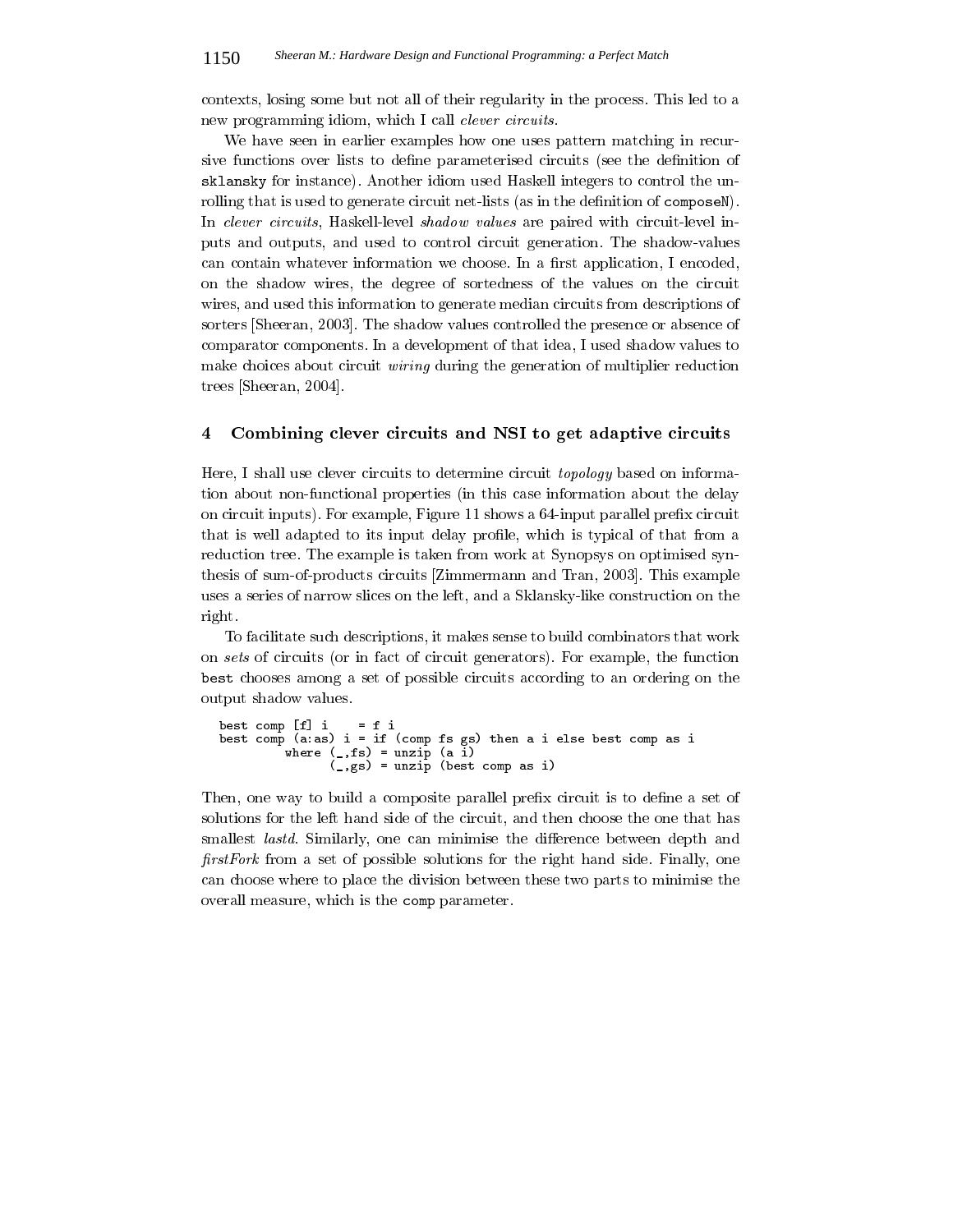

9 7 64 6 - 

```
$    

 $ 
 . It is a set of the set of the set of the set of \mathcal{S} . It is assumed to the set of \mathcal{S} and \mathcal{S}wnere t =  aiv (lengtn as) 2
          -
    -
$= -

 $ ++++
           -
   $
=     
 $ ++++
```
experimental contract to the contract of the contract of the contract of the contract of the contract of the contract of the contract of the contract of the contract of the contract of the contract of the contract of the c - "2 2 5 ! - :
 !: : 
 - 
- 4 
- 

- 4

- 
- 
- -!  !-- 
 - 9 > -! 
- 
 6 !- 9 & G - - 
 -! 6

#
 ! 
 6 
- 
-  $\mathbf{r}$  $\blacksquare$  . The contract of the contract of the contract of the contract of the contract of the contract of the contract of the contract of the contract of the contract of the contract of the contract of the contract of the  $\blacksquare$  $\blacksquare$  . The set of the set of the set of the set of the set of the set of the set of the set of the set of the set of the set of the set of the set of the set of the set of the set of the set of the set of the set of the 

 \$"- >(3 - 
-  $\mathbf{r}$  . The contract of the contract of the contract of the contract of the contract of the contract of the contract of the contract of the contract of the contract of the contract of the contract of the contract of th

C - - ! 4 - -! - 
! 
- - < 
 6

6 
 : 
 G
 -! ! 
- ! 

 E - 
 2 

: #
 - 

 - -/ 

-  

: \$- - +3 

- 

- 
- : 
 - 
 - : example to the contract of the contract of the contract of the contract of the contract of the contract of the - 2 
- ! 
 2 
 -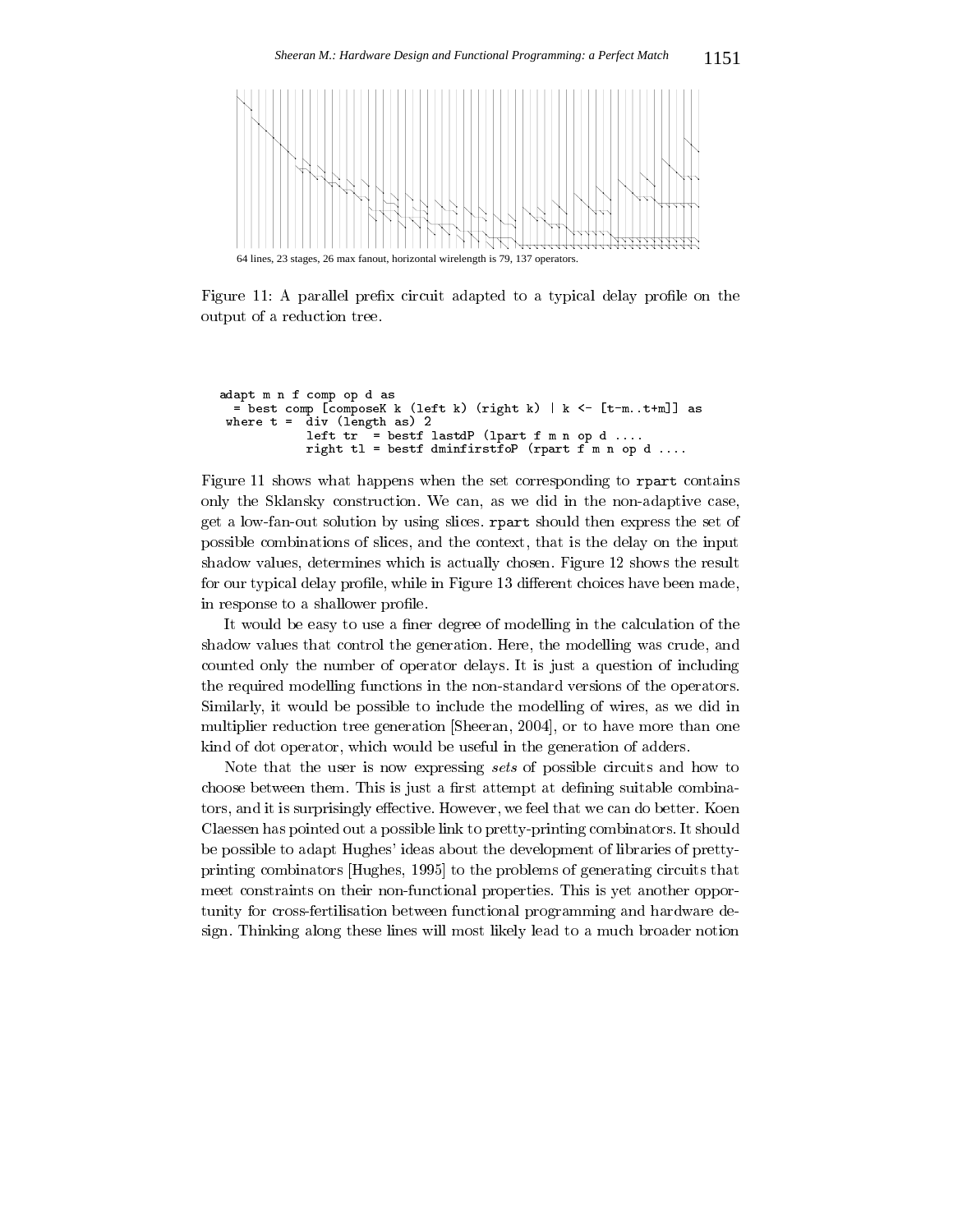

Figure 12: A low-fan-out adaptive parallel prefix construction.



Figure 13: A parallel prefix circuit adapted to a shallower delay profile.

of shadow value. Sometimes, it will make sense to pair the shadow values with wires, as we have done here, but in other cases the shadow values will be linked to the circuit in more general ways. Many interesting questions remain to be investigated.

#### Discussion and Conclusion  $\mathbf{5}$

In section 2.1, I demonstrated the power of the connection pattern approach to the writing of circuit generators. A study of the algebra of parallel prefix suggested a new design, and the functional language made it easy to realise and analyse that design. The compactness of the descriptions, and the immediate feedback from the generated pictures, enabled a great deal of design exploration along the way to the new design. I am convinced that this exploration would have been very difficult, if not impossible, in a more standard hardware description language such as VHDL.

Next, I showed how the combination of non-standard interpretation and clever circuits gives a method of writing generators for circuits that adapt to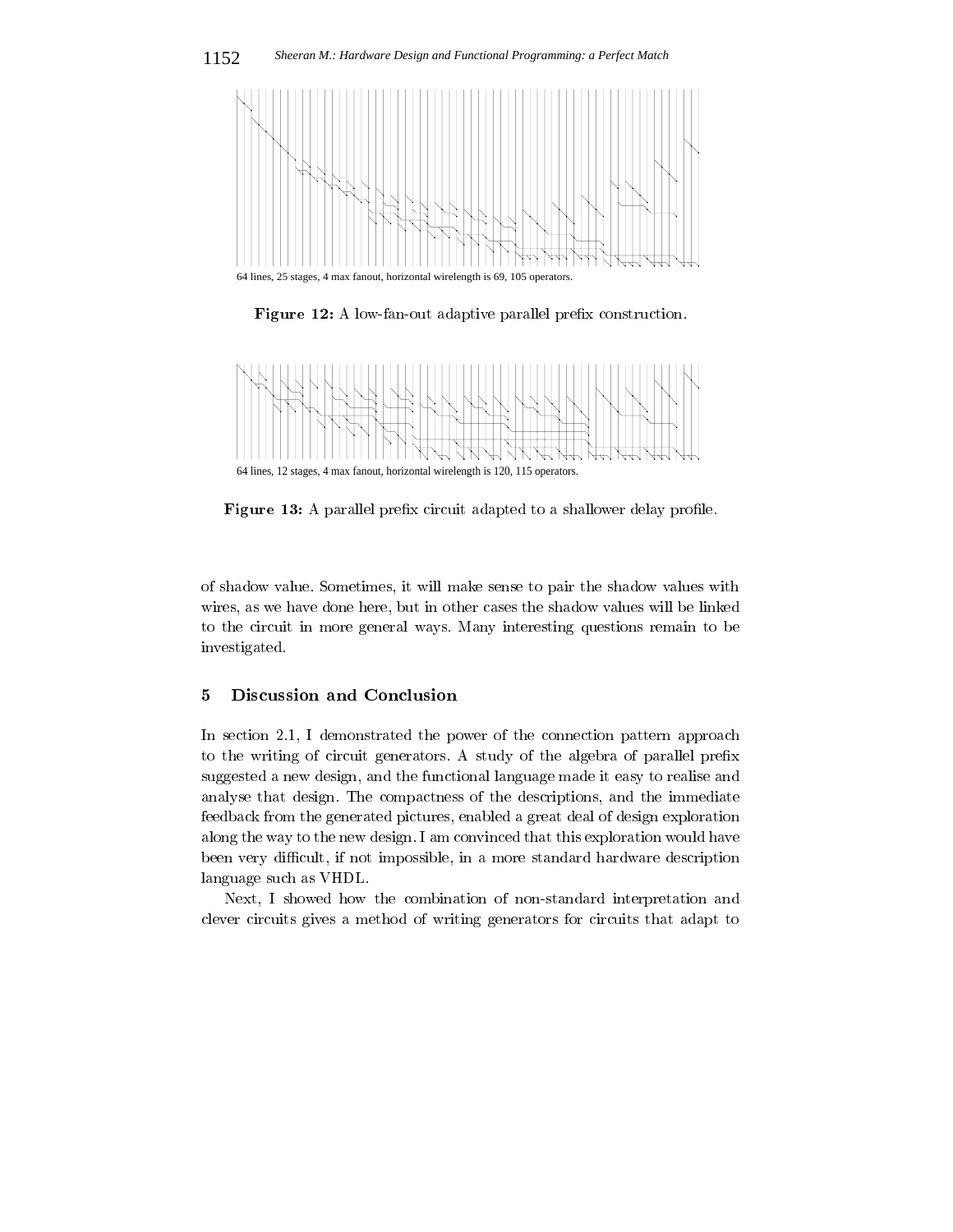their contexts. Although I, again, demonstrated the approach using the example of parallel prefix, the method is a general one. The better non-standard models we can create, the better circuits we will generate. This seems to be a promising approach to the problem of creating families of circuits with different non-functional properties to act as library components implementing a given function.

So far, I have been considering a rather low level of abstraction in circuit design. And what my colleagues and I are doing is going even lower! We are developing Wired, a system for circuit design that takes account of the effects of wires by being precise about their sizes and locations [Axelsson et al., 2005b]. The descriptions are essentially relational, which means that ideas from my earlier work with Geraint Jones on Ruby are reappearing Jones and Sheeran, 1990]. The use of relations allows not only the kind of unidirectional or functional non-standard interpretation that has been shown here, but also bidirectional analyses. An example of such an analysis is RC-delay estimation, in which resistance values flow in one direction, and capacitance values in the other. Our aim is to make this lower level of design and analysis quicker and easier, and our first results are promising. Here, again, we feel that we will be able to incorporate ideas that have been proposed for use in pretty-printing Hughes, 1995. We are particularly interested in ways to generate circuits with low switching activity, and we hope to develop new methods of generating low-power circuits.

While developments in low level circuit design are important, we will not solve the problems facing designers unless we find new design and verification methods that work earlier in the design process, at higher levels of abstraction. An important question is "Can the methods described in this paper be used at higher levels of abstraction?". My tentative answer is that these are general programming idioms, and so may have application at other levels of abstraction. Even at the higer levels, we are still faced with the pressing problem of how to get non-functional information across abstraction levels in ways that assist the designer, rather than overwhelming her. The use of shadow values is one idea, but I am convinced that there are many more waiting to be discovered. Programming language researchers have much to contribute here.

Another big question is "Can we make refinement work?". Early work in refinment for hardware design resulted in some nice examples, but had little impact Jones and Sheeran, 1990, O'Donnell and Ruenger, 2004. Now, Carl Seger and his colleagues at Intel have boldly built the IDV system  $\overline{-}$ Integrating Design with Verification Spirakis, 2004. It allows the refinement of a (relatively) high level model all the way to implementation on the silicon, with every transformation step being guaranteed to preserve the original specification. The message is that the current design flow is broken and that we must replace it by a new flow that puts the designer in charge of guaranteeing both correct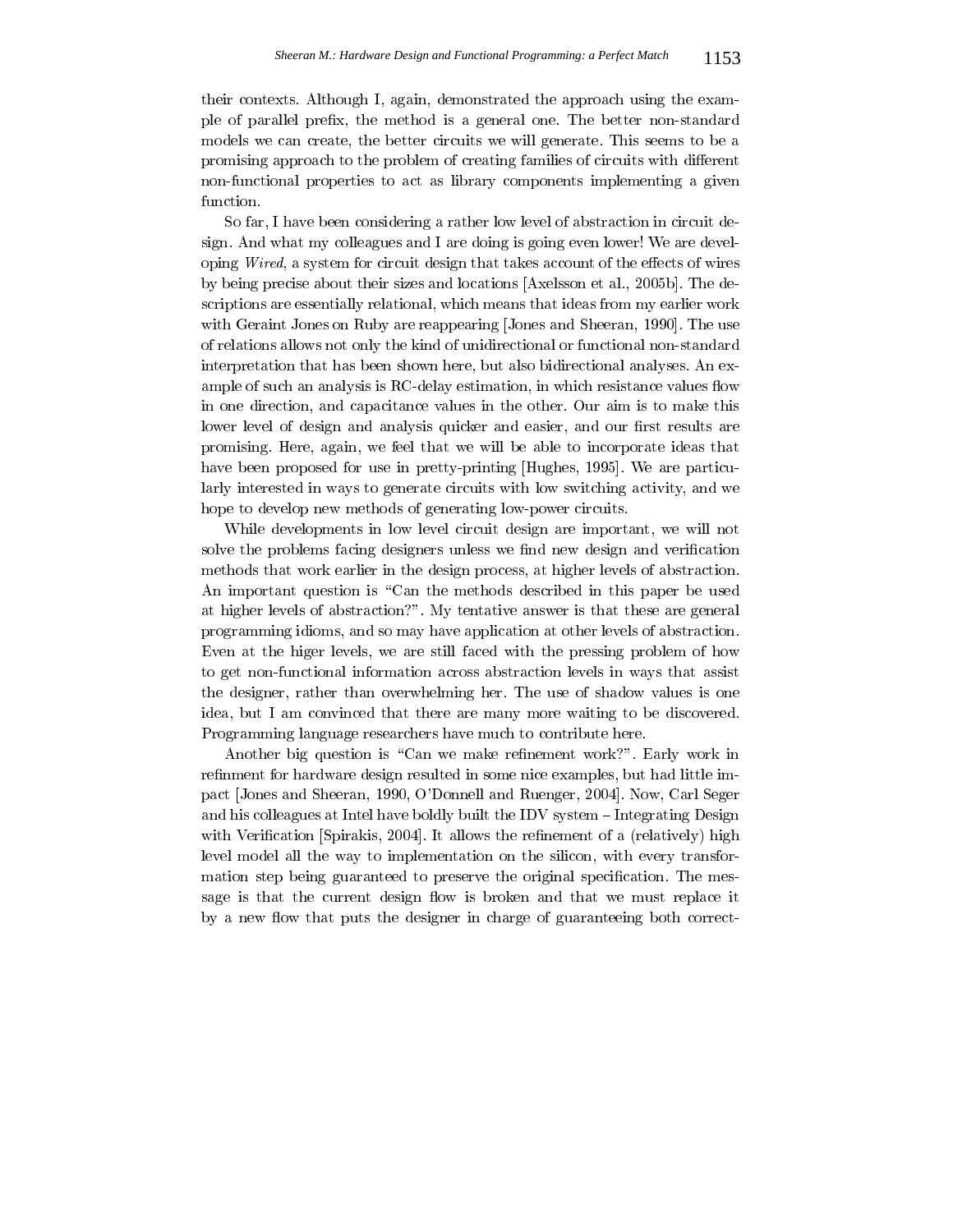ness and non-functional properties such as timing and power consumption, and gives him the necessary analysis tools, and well-designed ways of using them. The latest version of IDV is built around the reflective functional language Re-FLect [Grundy et al., 2003].

For an academic who has envisaged but never built such a system, IDV is both exciting and stimulating. It raises many questions. As it starts with a relatively low level specification, what should be built on top of it?. How can we assist micro-architects in making early decisions based on estimates of non-functional properties? Can the kind of microarchitectural algebra that was studied in Hawk [Matthews and Launchbury, 1999] be made to work on real designs? Can we make use of Vuillemin's elegant work linking circuits and numbers [Vuillemin, 1994] in the verification of arithmetic circuits? Can we cope with Globally Asynchronous Locally Synchronous systems, in order to get a handle on buses, networks on chip, caches and all the problems that arise above the hardware level? Can we find good ways to do data-path generation from Electronic System Level Design languages like System C[OSCI, 2005]? What new verification technology is needed if we are to raise the level of abstraction at which design decisions are made? The current version of IDV works on fixed size instantiations of circuits. The million dollar question is "Can we design appropriate *generic* design and verification methods?". Hunt's work on design and verification using the DUAL-EVAL language [Brock and Hunt Jr., 1997] and his recent work that builds upon it are good starting points. But much remains to be done. How, for instance, can we make better use of hierarchical verification? Insights from functional programming as well as from automated and interactive theorem proving, will doubtless play a role in developing practical usable methods and tools. Now, we need to reason about the generators themselves, rather than about the fixed-size tangible representations of the generated circuits. My hope is that the fact that the generators are structured in the same way as the circuits themselves will aid the construction of the necessary inductive proofs.

Mead and Conway developed simplified design methods aimed at enabling a new kind of "tall thin person" to get all the way from architecture to circuit layout [Mead and Conway, 1980]. The aim was to "deal with complexity through deliberate methodological simplifications" [Conway, 2003]. It seems to me that it is time to return to these ideas. And to succeed, I think we will need another kind of tall thin person, who can span the range from low level hardware design to high level functional programming!

### ${\bf Acknowledgements}$

Thanks to Emil Axelsson and Satnam Singh for their stimulating comments on an earlier draft of this paper. This work is funded, in part, by the Swedish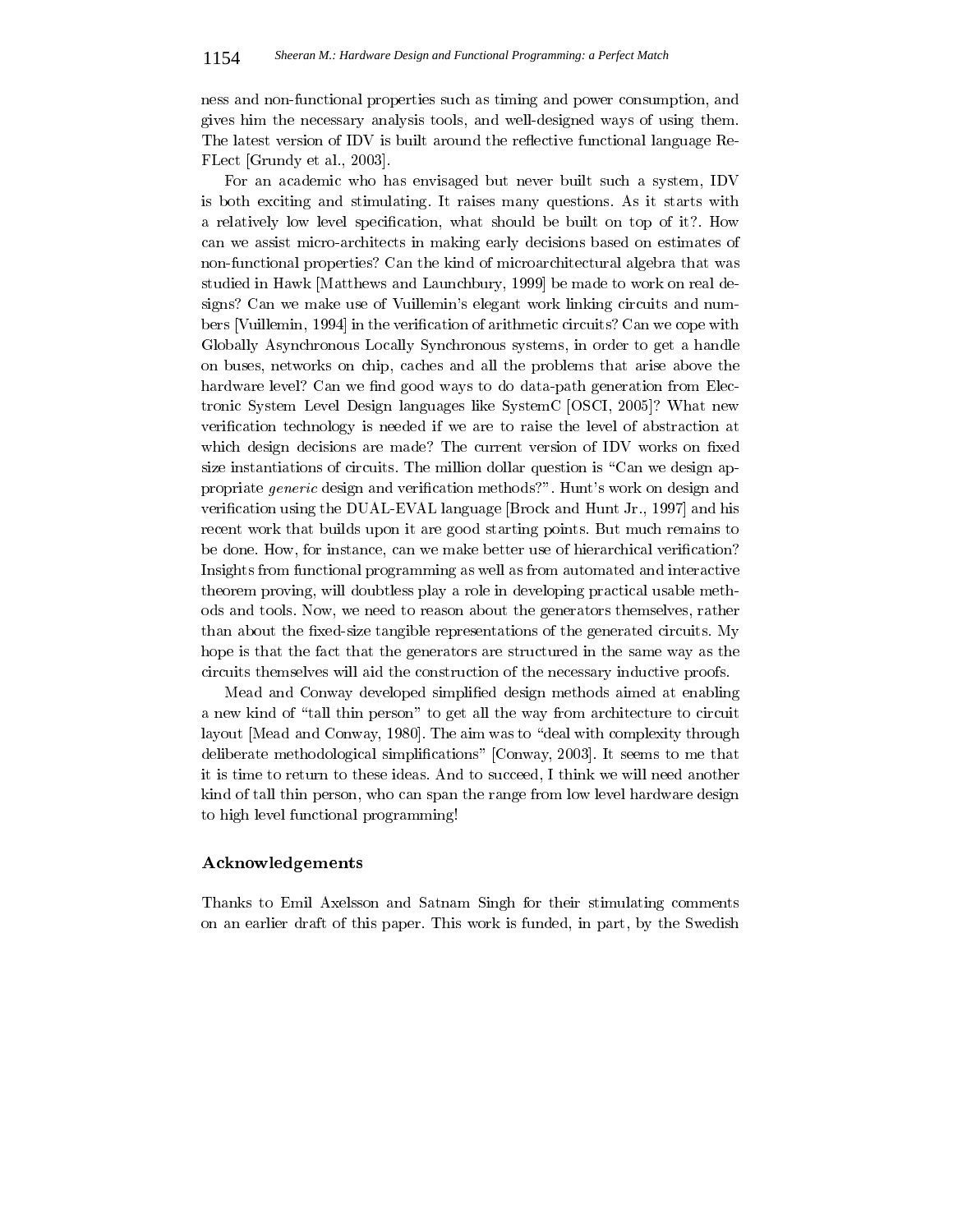Research Council, Vetenskapsrådet. Many thanks to Ricardo Massa and Martin Musicante, who gave me the opportunity to speak at the Brazilian Symposium on Programming Languages, 2005, and to write this invited paper.

### References

- [Accelera, 2004] Accelera (2004). PSL v1.1 Language Reference Manual.
- [Axelsson et al., 2005a] Axelsson, E., Björk, M., and Sheeran, M. (2005a). Teaching Hardware Description and Verification. In International Conference on Microelec*tronic Systems Education, MSE.* IEEE.
- [Axelsson et al., 2005b] Axelsson, E., Claessen, K., and Sheeran, M. (2005b). Wired: wire-aware circuit design. In Correct Hardware Design and Verification Methods, CHARME, to appear, Lecture Notes in Computer Science. Springer.
- [Backus, 1978] Backus, J. (1978). Can programming be liberated from the von Neumann style?: a functional style and its algebra of programs. Communications of the  $ACM$ , 21(8):165-180.
- [Bhandal et al., 1990] Bhandal, A. S., Considine, V., and Dixon, G. E. (1990). An array processor for video picture motion estimation. In Systolic array processors, pages 369-378. Prentice Hall, Inc.
- [Bjesse et al., 1998] Bjesse, P., Claessen, K., Sheeran, M., and Singh, S. (1998). Lava: Hardware Design in Haskell. In International Conference on Functional Program $ming, ICFP, pages 174-184. ACM.$
- [Borrione et al., 1992] Borrione, D., Piloty, R., Hill, D., Lieberherr, K., and Moorby, P. (1992). Three Decades of HDLs, part 2: Conlan through Verilog. Design  $\mathcal B$  Test of *Computers*,  $9(3):54 - 63$ .
- [Boute, 1984] Boute, R. (1984). Functional languages and their application to the description of digital systems. *Journal A*,  $25(1):27-33$ .
- [Brayton, R.K. et al., 1996] Brayton, R.K., Hachtel, G.D., Sangiovanni-Vincentelli, A., Somenzi, F., Aziz, A., Cheng, S. -T., Edwards, S., Khatri, S., Kukimoto, Y., Pardo, A., Qadeer, S., Ranjan, R.K., Sarwary, S., Shiple, T.R., Swamy, G., and Villa, G. (1996). VIS: a system for verification and synthesis. In Rajeev Alur and Thomas A. Henzinger, editors, Proceedings of the Eighth International Conference on Computer Aided Verification CAV, volume 1102 of Lecture Notes in Computer Science, pages 428-432. Springer.
- [Brent and Kung, 1982] Brent, R. and Kung, H. (1982). A regular layout for parallel adders. IEEE Transactions on Computers, C-31:260-264.
- [Brock and Hunt Jr., 1997] Brock, B. and Hunt Jr., W. (1997). The DUAL-EVAL Hardware Description Language and Its Use in the Formal Specification and Verification of the FM9001 Microprocessor. Formal Methods in System Design,  $11(1):71-$ 104.
- [Chan et al., 1992] Chan, P., Schlag, M., Thomborson, C., and Oklobdzija, V. (1992). Delay Optimization of Carry-Skip Adders and Block Carry-Lookahead Adders using Multi-dimensional Dynamic Programming. IEEE Transactions on Computers,  $41(8):920-930.$
- [Chu et al., 1992] Chu, Y., Dietmeyer, D., Duley, J., Hill, F., Barbacci, M., Rose, C., Ordy, G., Johnson, B., and Roberts, M. (1992). Three Decades of HDLs, part 1: CDL through TI-HDL. Design & Test of Computers,  $9(2):69 - 81$ .
- [Claessen et al., 2001] Claessen, K., Sheeran, M., and Singh, S. (2001). The Design and Verification of a Sorter Core. In Correct Hardware Design and Verification Methods, CHARME, volume 2144 of Lecture Notes in Computer Science, pages 355– 369 Springer.
- [Conway, 2003] Conway, L. (2003). Lynn Conway's Retrospective. Part III: Starting Over. http://ai.eecs.umich.edu/people/conway/Retrospective3.html.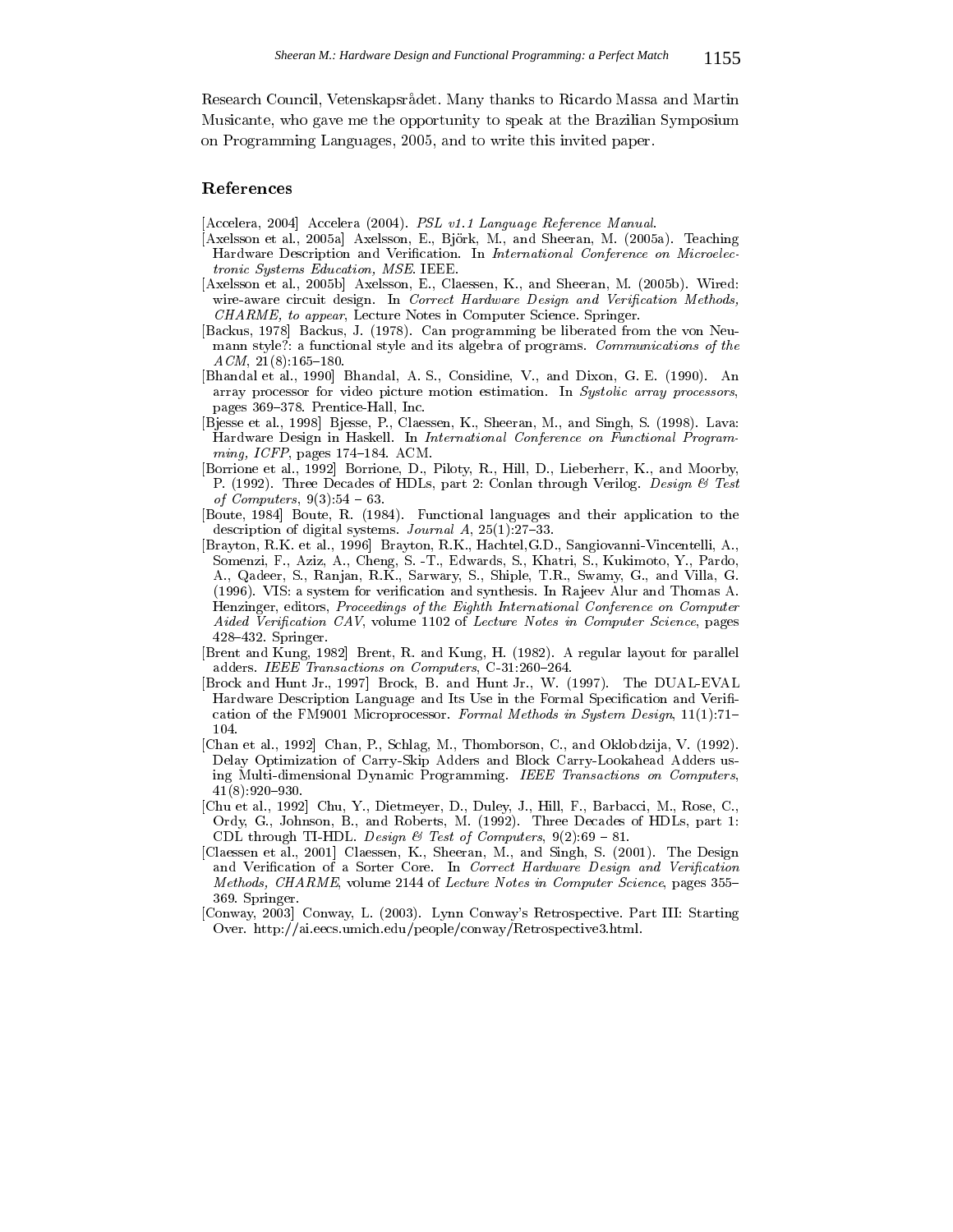[Fitzpatrick, 2003] Fitzpatrick, T. (2003). System Verilog Assertions: A Unified Language for More Efficient Verification. Synopsys, Inc.

- [Grundy et al., 2003] Grundy, J., Melham, T., and O'Leary, J. (2003). A reflective functional language for hardware design and theorem proving. Research Report PRG-RR-03-16, Programming Research Group, Oxford University Computing Laboratory. http://www.comlab.ox.ac.uk/tom.melham/pub/Grundy-2003-RFL.pdf.
- [Halbwachs et al., 1993] Halbwachs, N., Lagnier, F., and Raymond, P. (1993). Synchronous observers and the verification of reactive systems. In Third Int. Conf. on Algebraic Methodology and Software Technology, AMAST'93, Workshops in Computing, pages 83-96. Springer.
- [Han and Carslon, 1987] Han, T. and Carslon, D. (1987). Fast Area-Efficient VLSI Adders. In Int. Symposium on Computer Arithmetic. IEEE.
- [Hinze, 2004] Hinze, R. (2004). An algebra of scans. In Mathematics of Program *Construction, volume 3125 of Lecture Notes in Computer Science, pages 186-210.* Springer
- [Hughes, 1995] Hughes, J. (1995). The Design of a Pretty-printing Library. In Advanced Functional Programming, volume 925 of Lecture Notes in Computer Science, pages 53-96. Springer.
- [Hunt Jr., 1985] Hunt Jr., W. (1985). FM8501, A Verified Microprocessor. PhD thesis, University of Texas at Austin.
- [Johnson, 1984a] Johnson, S. (1984a). Applicative programming and digital design. In Principles of Programming Langauges, pages 218-227. ACM.
- [Johnson, 1984b] Johnson, S. (1984b). Synthesis of Digital Design from Recursive Equations. MIT Press.
- [Jones and Sheeran, 1990] Jones, G. and Sheeran, M. (1990). Circuit design in Ruby. In Staunstrup, J., editor, Formal Methods for VLSI Design, pages 13-70. North-Holland.
- [Jones and Nielsen, 1994] Jones, N. and Nielsen, F. (1994). Abstract interpretation: A semantics-based tool for program analysis. In Handbook of Logic in Computer Science, pages 527-636. OUP.
- [Kiselyov et al., 2004] Kiselyov, O., Swadi, K., and Taha, W. (2004). A methodology for generating verified combinatorial circuits. In Fourth International Conference on Embedded Software (EMSOFT), pages 249-258. ACM Press.
- [Knowles, 1999] Knowles, S. (1999). A Family of Adders. Int. Symp. on Computer  $Arithmetic$ , pages 277-284.
- [Kogge and Stone, 1973] Kogge, P. and Stone, H. (1973). A Parallel Algorithm for the Efficient Solution of a General Class of Recurrence Equations. IEEE Transactions on Computers, C-22(8):786-793.
- [Lahti, 1980] Lahti, D. (1980). Applications of a Functional Programming Language to Hardware Synthesis. Master's thesis, UCLA.
- [Lin and Hsiao, 2004] Lin, Y.-C. and Hsiao, J.-W. (2004). A new approach to constructing optimal parallel prefix circuits with small depth. Journal of Parallel and  $Distributed\ Computing, 64(1):97-107.$
- [Lin et al., 2003] Lin, Y.-C., Hsu, Y.-H., and Liu, C.-K. (2003). Constructing H4, a Fast Depth-Size Optimal Parallel Prefix Circuit. The Journal of Supercomputing,  $24(3):279-304.$
- [Luk, 1990] Luk, W. (1990). Analysing parametrised designs by non-standard interpretation. In International Conference on Application-Specific Array Processors, pages 133-144. IEEE Computer Society Press.
- [Luk and Jones, 1988] Luk, W. and Jones, G. (1988). From specification to parametrised architectures. In Milne, G., editor, The fusion of hardware design and *verification*. North-Holland.
- [Luk et al., 1990] Luk, W., Jones, G., and Sheeran, M. (1990). Computer-based tools for regular array design. In Systolic array processors, pages 589–598. Prentice-Hall,  $Inc.$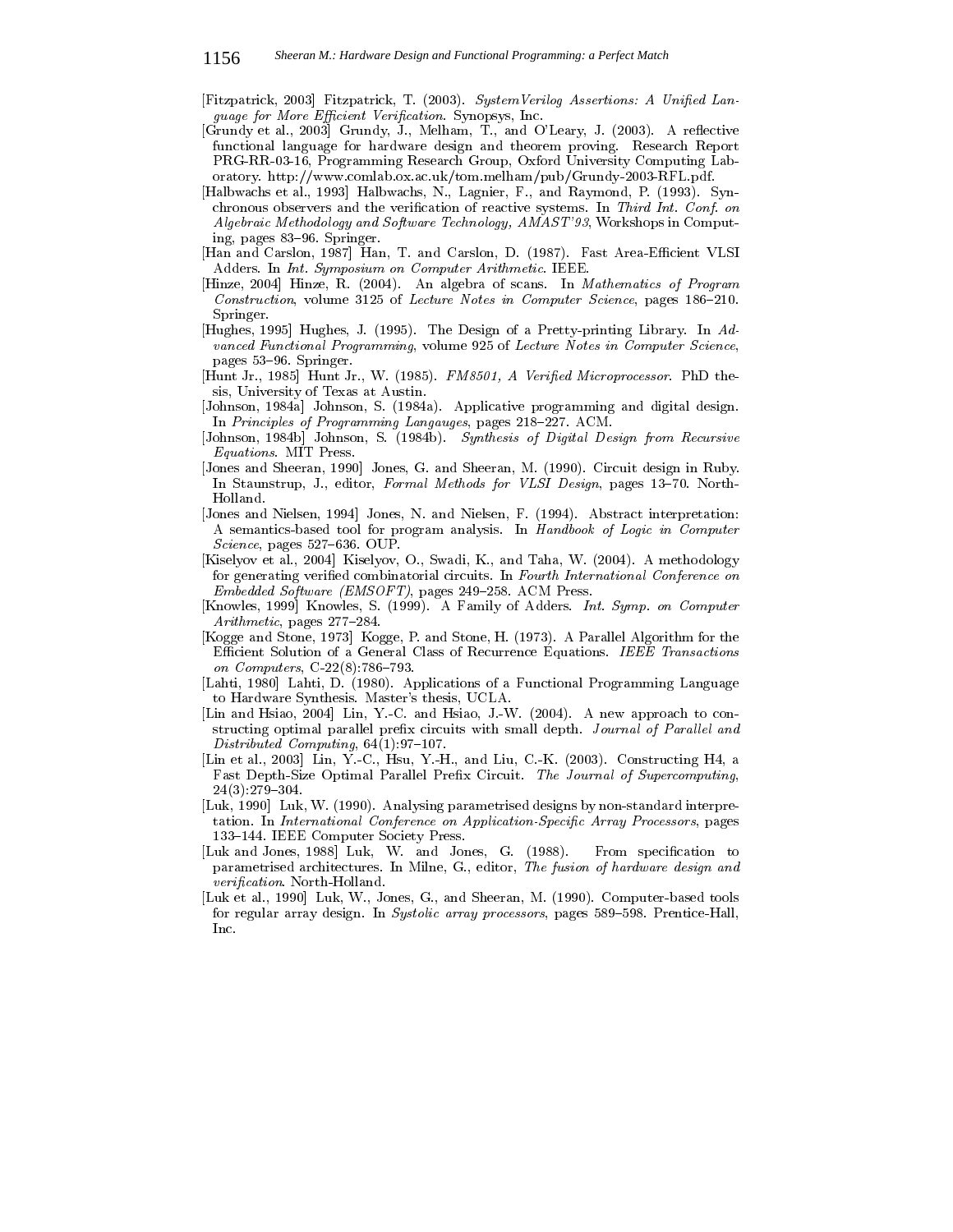- [Matthews and Launchbury, 1999] Matthews, J. and Launchbury, J. (1999). Elementary Microarchitecture Algebra. In International Conference on Computer-Aided Verification, volume 1633 of Lecture Notes in Computer Science, pages 288-300. Springer.
- [McMillan, 1999] McMillan, K. (1999). A methodology for hardware verification using compositional model checking. Cadence.
- [Mead and Conway, 1980] Mead, C. and Conway, L. (1980). Introduction to VLSI *Systems.* Addison Wesley.
- [Morrison et al., 1985] Morrison, J., Peeling, N., and Thorp, T. (1985). The Design Rationale of ELLA, a Hardware Design and Description Language. In IFIP 7th International Symposium on Computer Hardware Description Languages and their *Applications*, pages 303-320. North-Holland.
- [Mycroft and Sharp, 2001] Mycroft, A. and Sharp, R. (2001). Hardware synthesis using safl and application to processor design, invited talk. In Proceedings of the 11th Advanced Research Working Conference on Correct Hardware Design and Verification Methods, CHARME, volume 2144 of Lecture Notes in Computer Science, pages 13-39. Springer.
- [O'Donnell, 1994] O'Donnell, J. (1994). A correctness proof of parallel scan. Parallel *Processing Letters*,  $4(3)$ :329-338.
- [O'Donnell and Ruenger, 2004] O'Donnell, J. and Ruenger, G. (2004). Derivation of a Logarithmic Time Carry Lookahead Addition Circuit. Journal of Functional Pro $gramming, 14(6):697-713.$
- [O'Donnell, 1988] O'Donnell, J. T. (1988). Hydra: Hardware description in a Functional Language using Recursion Equations and High Order Combining Forms. In Milne, G., editor, The fusion of hardware design and verification. North-Holland.
- [OSCI, 2005] OSCI (2005). System C 2.1 Language Reference Manual. Open SystemC Initiative, www.systemc.org.
- [Patel et al., 1985] Patel, D., Schlag, M., and Ercegovac, M. (1985). vfp: An environment for the multi-level specification, analysis, and synthesis of hardware algorithms. In Functional Programming Languages and Computer Architecture, volume 201 of Lecture Notes in Computer Science, pages 238-255. Springer.
- [Roesner, 2003] Roesner, W. (2003). What is beyond the RTL Horizon for Microprocessor and System Design?, invited talk. In Correct Hardware Design and Verification Methods, volume 2860 of Lecture Notes in Computer Science, page 1. Springer.
- [Sheard and Peyton Jones, 2002] Sheard, T. and Peyton Jones, S. (2002). Template metaprogramming for Haskell. In Chakravarty, M. M. T., editor, ACM SIGPLAN Haskell Workshop, pages 1-16. ACM Press.
- [Sheeran, 1983] Sheeran, M. (1983).  $\mu$ FP, an algebraic VLSI design language. D. Phil. Thesis, Programming Research Group, Oxford University.
- [Sheeran, 1984] Sheeran, M. (1984). muFP, A Language for VLSI Design. In LISP and Functional Programming, pages 104-112. ACM.
- [Sheeran, 1988] Sheeran, M. (1988). Retiming and Slowdown in Ruby. In Milne, G., editor, The fusion of hardware design and verification. North-Holland.
- [Sheeran, 2003] Sheeran, M. (2003). Finding regularity: describing and analysing circuits that are almost regular. In Correct Hardware Design and Verification Methods, CHARME, volume 2860 of Lecture Notes in Computer Science, pages 4–18. Springer.
- [Sheeran, 2004] Sheeran, M. (2004). Generating fast multipliers using clever circuits. In Formal Methods in Computer-Aided Design, FMCAD, volume 3312 of Lecture Notes in Computer Science, pages 6-20. Springer.
- [Sheeran et al., 2000] Sheeran, M., Singh, S., and Stålmarck, G. (2000). Checking Safety Properties Using Induction and a SAT-Solver. In Formal Methods in Computer-Aided Design, FMCAD, volume 1954 of Lecture Notes in Computer Sci $ence, pages 108-125. Springer.$
- [Singh, 1992] Singh, S. (1992). Circuit Analysis by Non-Standard Interpretation. In